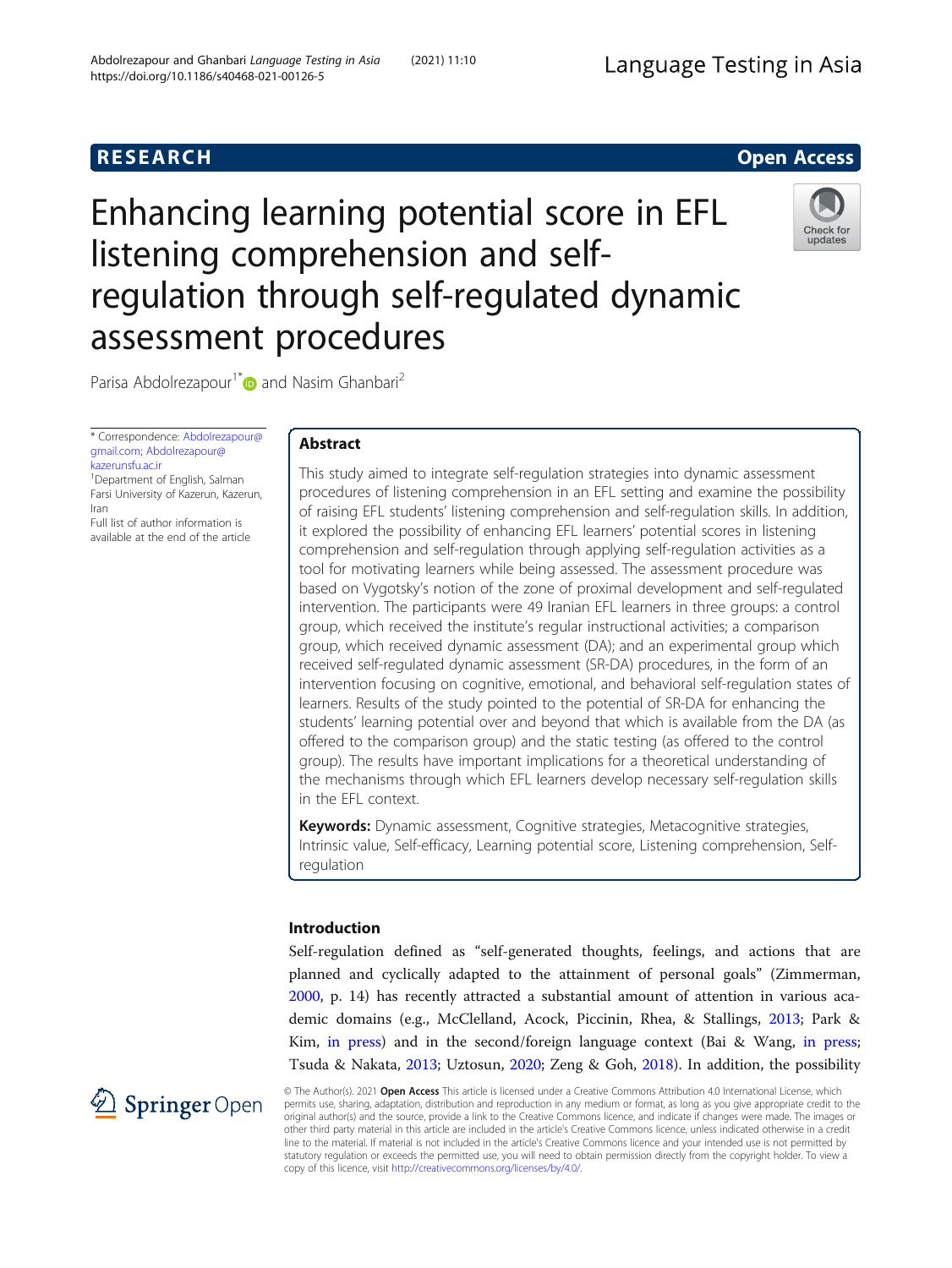of its development in an EFL context has been investigated and proposed in a number of studies (Bai & Wang, [in press](#page-17-0); Nakata, [2016](#page-17-0); Zeng & Goh, [2018](#page-18-0)). However, the results of the interventions on the learners' L2 performance and self-regulation have been assessed through statistic assessment procedures and the dynamic nature of learning has been neglected. Thus, it seems that the sociocultural perspective can be an alternative framework for implementing self-regulation in educational settings.

According to Vygotsky [\(1998](#page-18-0)), dynamic assessment, as an assessment approach which is basically rooted in the sociocultural theory and specifically in Vygotsky's notion of zone of proximal development (henceforth, ZPD), seeks to diagnose abilities that are matured as well as those that are still in the process of maturing. He believed that human mental functions develop as a result of participation in social activities mediated by others and cultural artifacts (Vygotsky, [1978\)](#page-18-0). Applying Vygotsky's ZPD framework, a number of researchers (Abdolrezapour, [2017](#page-16-0); Kozulin & Garb, [2002](#page-17-0); Lantolf & Poehner, [2004](#page-17-0); Poehner, [2009](#page-18-0); Yang & Qian, [2020\)](#page-18-0) have focused on its pedagogical applications in applied linguistics. The main goal of such studies has been determining the learners' potential level besides their actual level to show the imperfection of the standard tests designed exclusively to measure the learners' current performance level. However, the role of dynamic assessment (DA) with a focus on the learners' cognitive, emotional, and behavioral selfregulation states in the foreign language learning context has been a slightly neglected area of inquiry. Hence, the present study intends to examine how the integration of self-regulation into DA procedures can affect foreign language learners' self-regulation and strategy use to learn and how this intervention can affect their L2 listening performance. In addition, the possibility of enhancing the learners' potential scores in self-regulation and listening comprehension through self-regulated dynamic assessment (SR-DA) was the other concern of the present study. As a result, attempts were made to answer the following research questions in this study:

- 1- Is there any significant difference between SR-DA, DA, and control groups in terms of listening comprehension scores?
- 2- Is there any significant difference between SR-DA, DA, and control groups in terms of SR scores?
- 3- Is there any significant difference between SR-DA, DA, and control groups in terms of listening comprehension potential scores?
- 4- Is there any significant difference between SR-DA, DA, and control groups in terms of SR potential scores?

# Review of literature

#### Dynamic assessment in an L2 context

According to Vygotsky and his colleagues, conventional testing approaches do not reveal an individual's full range of abilities and there might be significant differences between the performances of two persons with similar abilities in traditional testing and their performances after providing them with mediation in dynamic assessment. Following this line, an increasing number of psychologists and educators recognized the potential relevance of ZPD for assessment, and consequently more and more systematic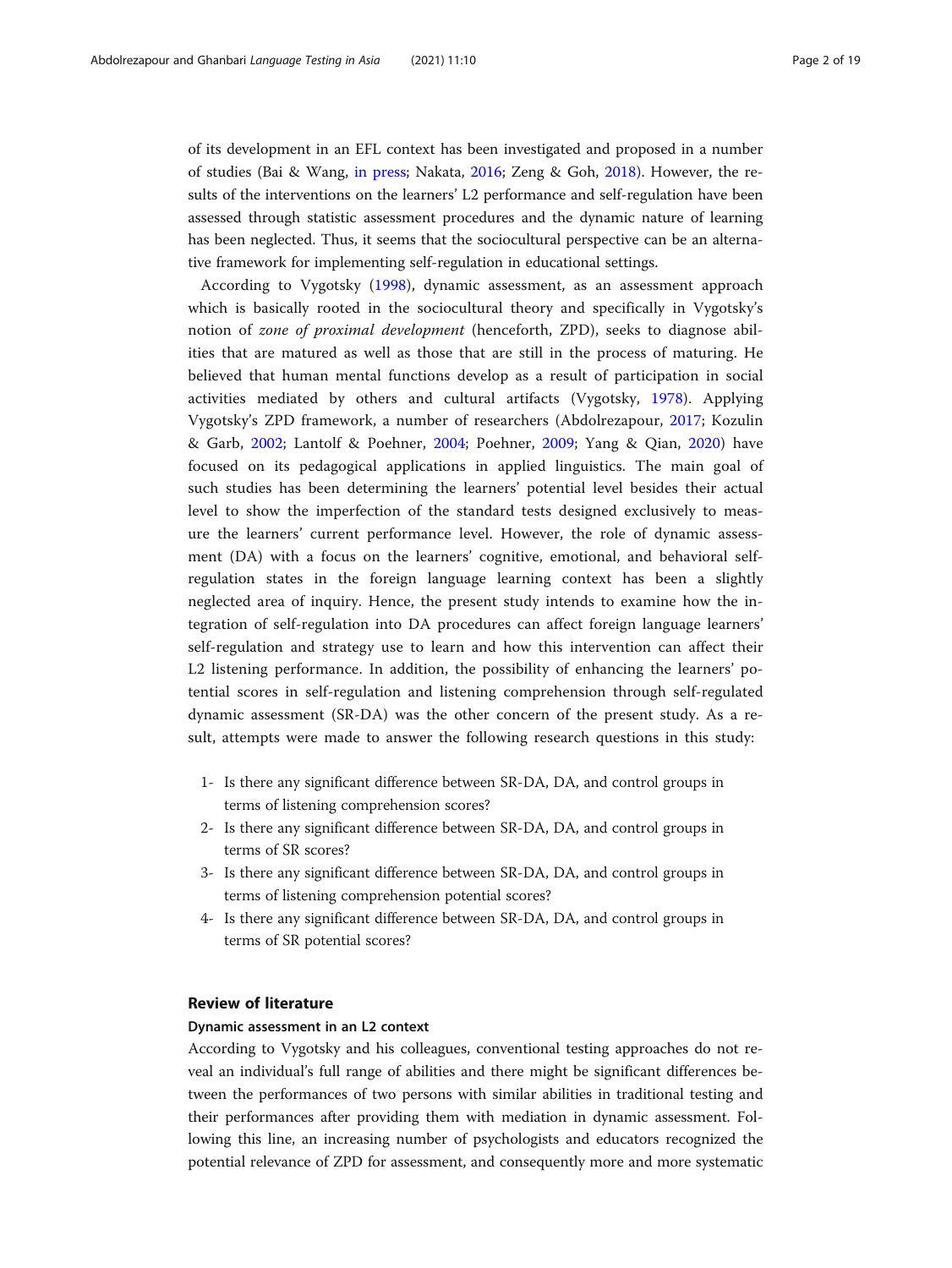procedures integrating mediation into assessment emerged (see Sternberg & Grigorenko, [2002](#page-18-0); Tiekstra, Minnaert, & Hessels, [2016](#page-18-0) for a review).

Despite the robust literature on DA in psychology, there was scant attention in the second/foreign language learning context till the twenty-first century. Nevertheless, recently, we are witnessing a growing body of literature using it in applied linguistics context, especially after the seminal works of Lantolf and Poehner (e.g., Lantolf & Poehner, [2004](#page-17-0); Poehner & Lantolf, [2005](#page-18-0)). Most of the previous studies focused on such factors as providing various types of feedback (Haerazo, Davin, & Sagre, [2019\)](#page-17-0), teaching different skills such as reading (Abdolrezapour, [2017](#page-16-0); Yang & Qian, [2017,](#page-18-0) [2020\)](#page-18-0), listening (Hidri, [2014](#page-17-0)) and writing (Vakili & Ebadi, [in press](#page-18-0)) as well as subskills such vocabulary (Rassaei, [2020](#page-18-0)). In most of the DA studies, there is a collaborative effort by the instructor and learner to help the learner perform more capably. The instructor first measures the learner's unassisted performance and, based on the information attained, the required support to effect improved performance is provided.

Tiekstra et al. ([2016](#page-18-0)), in a literature review of DA procedures, scrutinized the learning phases of the testing procedures in terms of the presence of cognitive, metacognitive, or motivational strategies as a goal of the examiner's activities. The authors found that most tests included a learning phase oriented solely towards cognitive strategies. A few of them included metacognitive strategies besides cognitive ones with some activities aimed at planning behavior or evaluating one's own activities and motivational factors never played an explicit major role in the learning phase as described in their learning phase. However, among the few studies with DA procedures attending learners' motivation besides cognition, Abdolrezapour ([2017](#page-16-0)), Abdolrezapour, Tavakoli, and Ketabi [\(2013](#page-16-0)), and Kazemi, Bagheri, and Rassaei [\(2020\)](#page-17-0) can be referred. Considering the necessity to attend to learners' emotional states and Vygotsky's [\(1998](#page-18-0)) proposal of the link between cognition and emotion, Abdolrezapour [\(2017\)](#page-16-0) applied an emotionally loaded dynamic assessment procedure in a reading course with Iranian EFL learners and found that it significantly affected the learners' level of performance in reading tasks. In addition, Borkowski, Carothers, Howard, Schatz, and Farris ([2007](#page-17-0)) discussed the importance of integrating metacognitive skills — especially self-regulation — into a dynamic assessment framework and they considered it as a bridge between assessment, education, and contextualized learning. Therefore, it is important for the teachers to provide instructional support and establish an appropriate classroom environment to foster the students' development of cognitive, emotional, and behavioral self-regulation states.

#### Self-regulation

Self-regulation involves the ability to recognize, regulate, and express emotions in accordance with situational demands. According to Zimmerman ([2011](#page-18-0)), students are selfregulated "to the degree they are meta-cognitively, motivationally, and behaviorally active participants in their own learning processes" (Zimmerman, [2011,](#page-18-0) p. 49). Following Pintrich, Smith, Garcia, and McKeachie ([1993](#page-17-0)), in this study, self-regulation will be examined in terms of four affective and cognitive factors, namely: (a) metacognitive strategies which entail the "use of strategies that help students control and regulate their own cognition" (Pintrich et al., [1993](#page-17-0), p. 803), (b) cognitive strategies defined as the "use of basic and complex strategies for the processing of information from texts and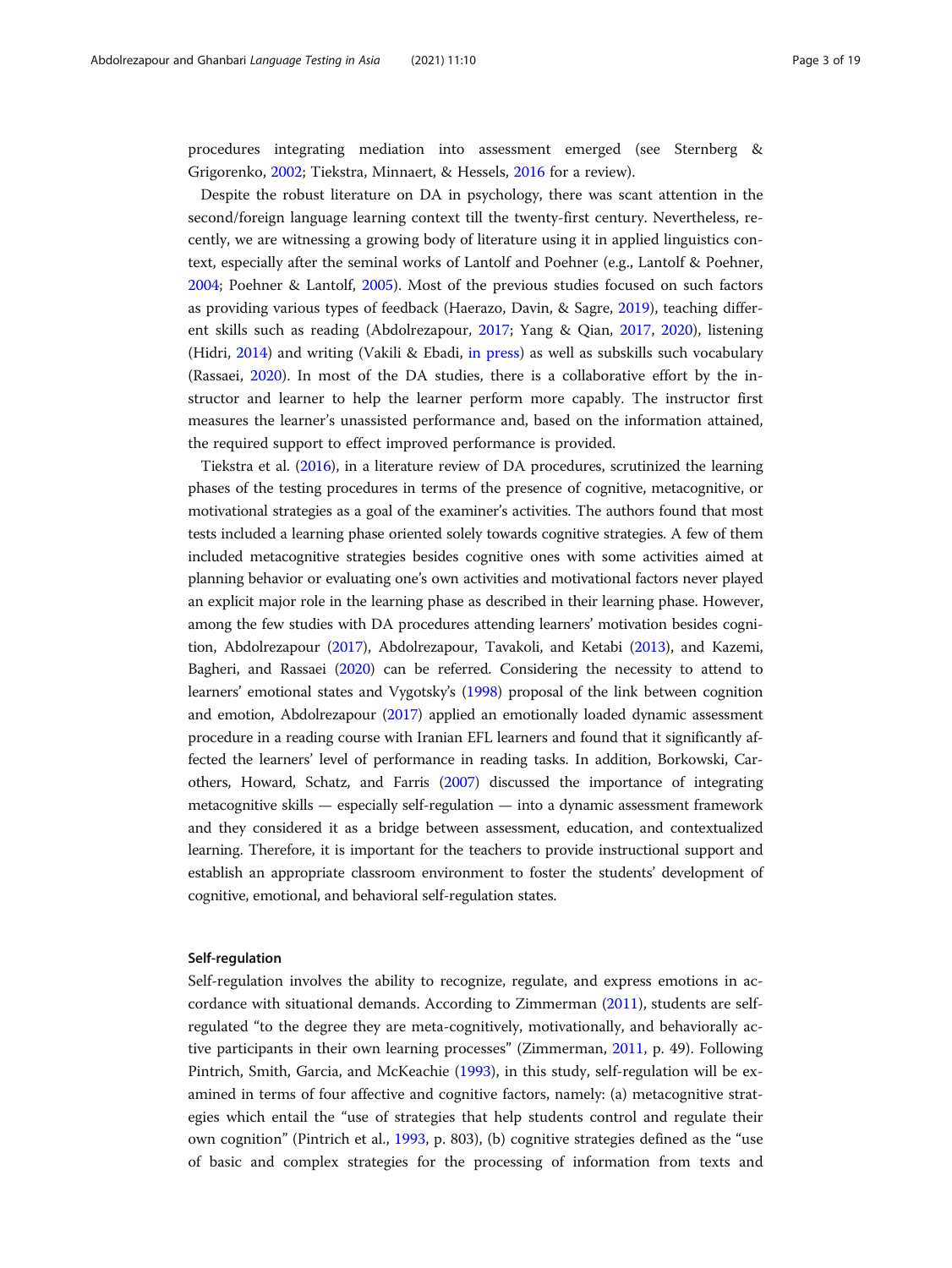lectures" (Pintrich et al., [1993,](#page-17-0) p. 802), (c) perceived self-efficacy defined as "people's beliefs about their capabilities to produce designated levels of performance that exercise influence over events that affect their lives" (Bandura, [1994](#page-17-0), p. 71), and (d) intrinsic value which refers to the importance that student's place on their classwork, the challenges, and goals they set for themselves and their intrinsic interest in classwork (Pintrich & De Groot, [1990](#page-18-0)).

The general belief that self-regulation can be enhanced through providing appropriate support to learners in self-regulated settings (e.g., Chien, [2019;](#page-17-0) Pahigiannis & Glos, [2020](#page-17-0); Zimmerman, [2011\)](#page-18-0) is in line with sociocultural theories of (language) learning (e.g., Lantolf & Poehner, [2004](#page-17-0); Lantolf & Thorne, [2006](#page-17-0)) and has encouraged the students' training in self-regulation based on the notion of scaffolding within the learners' zone of proximal development (ZPD) (see Vygotsky, [1978](#page-18-0)). Self-regulation has attracted the interest of many professional disciplines and there is abundant evidence pointing to its determining role in important real-life outcomes. It has been known to be greatly linked to long-term educational outcomes (McClelland et al., [2013\)](#page-17-0), one's ability to choose, organize, and create environments that are optimal for learning (Kolovelonis & Goudas, [2013\)](#page-17-0), protection against the consequences of adverse experiences (Banyard, Hamby, & Grych, [2017](#page-17-0)), and higher physical health in childhood and adolescence (Bub, Robinson, & Curtis, [2016](#page-17-0)).

The existing literature has a lot to offer in terms of the positive correlation between self-regulation and academic achievement (Park & Kim, [in press;](#page-17-0) Yumusak, Sungur, & Cakiroglu, [2007](#page-18-0)), the efficacy of pedagogical uses of self-regulation activities in learning contexts, design of self-regulated activities, and the possibility of enhancing individuals' self-regulation level (see Murray, Rosanbalm, & Christopoulos, [2016,](#page-17-0) for a comprehensive review). And as there is a substantial body of literature on self-regulation in educational settings, it has received abundant attention in the second/foreign language acquisition contexts (Bai & Guo, [in press;](#page-17-0) Bai & Wang, [in press](#page-17-0)). Such studies point to the fact that self-regulated learners are more likely to have greater language learning achievements. Research has also revealed that self-regulated learning (SRL) is intertwined with many internal and sociocultural factors (e.g., Tsuda & Nakata, [2013](#page-18-0)). On the other hand, decades of research literature on self-regulated enhanced learning have acknowledged the positive effect of peer relations in self-regulation development and further academic gains (Murray et al., [2016;](#page-17-0) Park & Kim, [in press](#page-17-0)).

# Listening comprehension

Despite the common agreement among many language teachers and researchers over the primacy of listening compared to other language skills (Asher, [1969](#page-17-0); Vandergrift, [1997](#page-18-0), to name but a few), there is a lot of evidence that this skill is still undervalued. Most studies on listening pedagogy confirm the fact that teachers generally follow a testing model, through which after performing listening tasks, teachers check the answers and provide little information regarding how to improve their listening (Field, [2008](#page-17-0)).

Nevertheless, after the proposal of the three types of learning strategies (namely, cognitive, metacognitive, and socio-affective) by O'Malley and Chamot [\(1990\)](#page-17-0), a number of attempts have been conducted focusing on different skills and strategies applied by EFL learners. One of the pioneering attempts on listening strategies applied by adult ESL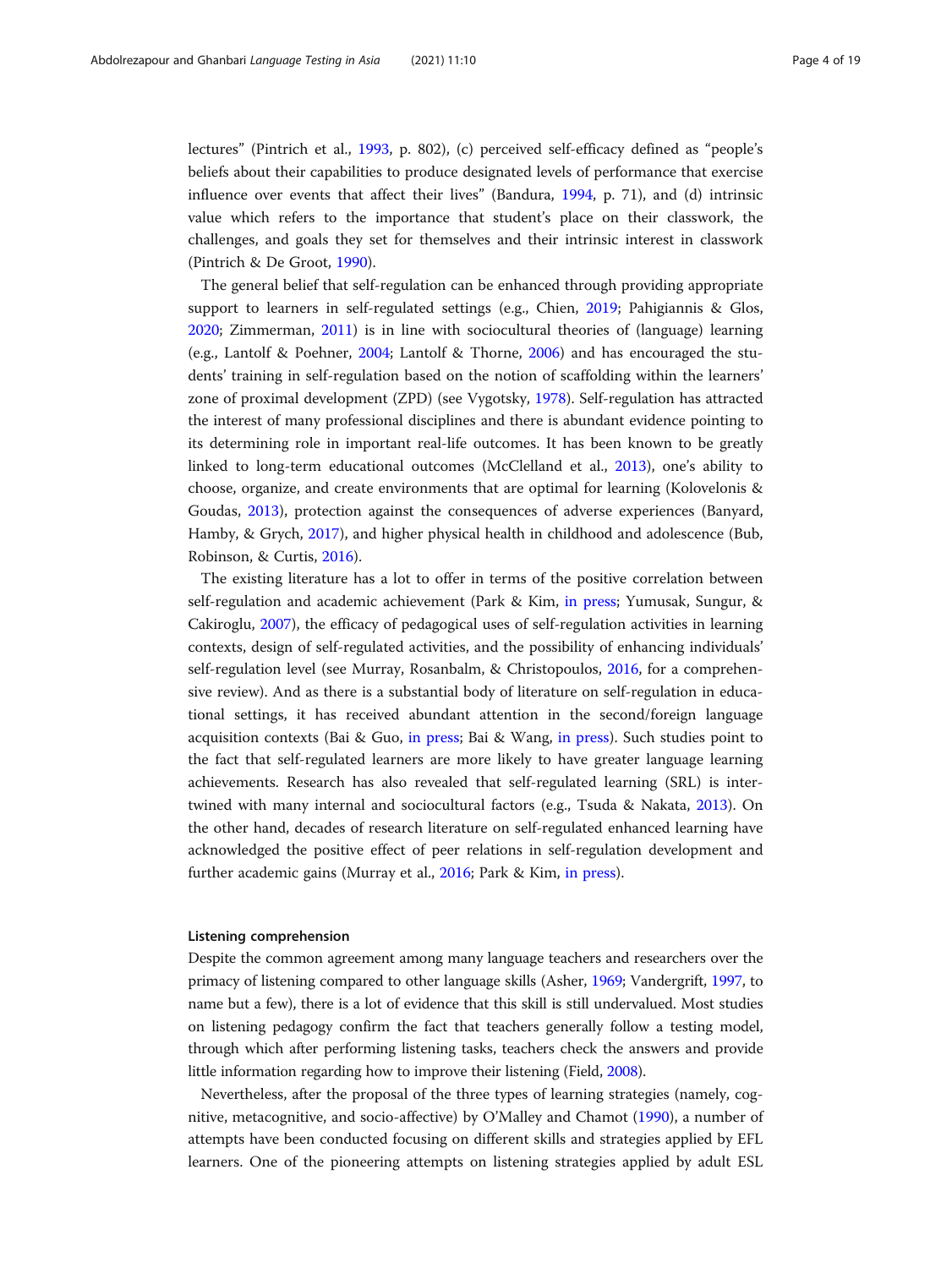learners was carried out by Murphy [\(1985\)](#page-17-0), who suggested that effective listeners used a wider variety of strategies and engaged in more active interaction with the text. This finding was later supported by Vandergrift [\(1997\)](#page-18-0), who pointed that not only successful listeners used more strategies than those of lower levels; they also applied more metacognitive strategies, such as comprehension monitoring, problem identification, and selective attention. Socio-affective strategies (such as questioning for clarification, cooperation, lowering anxiety, self-encouragement, and taking emotional temperature) also increased by course level. Therefore, there is a need to teach such strategies to improve learners' listening and support for its possibility comes from Vandergrift ([2002](#page-18-0)), who found that reflection on the processes of listening can help students develop metacognitive knowledge and they might achieve greater success on these types of L2 listening tasks. According to the literature, good listeners are those self-regulated learners who apply different strategies before, during, and after the task and they know that they are better listeners because of their active and strategic listening.

On the other hand, there is good evidence pointing to the effectiveness of interlocutors' emotional and affective involvement in their listening performance (Abdolrezapour & Ghanbari, [in press](#page-16-0); Rost, [2011](#page-18-0)), which may raise or lower their anxiety and selfconfidence and consequently, their motivation and interest in participation. The relation between foreign language anxiety and listening performance was also approved in a number of investigative attempts such as Mills, Pajares, and Herron [\(2006\)](#page-17-0) and Zhang ([2013](#page-18-0)). Thus, following Zeng and Goh ([2018\)](#page-18-0), who found that a self-regulated learning approach was influential in developing L2 listening, in this attempt, the SR-DA procedure was used as a strategy to modify the learners' listening performance through the assistance provided to them, to lower their anxiety by developing their SR, and subsequently to investigate the effectiveness of such intervention in their learning potential.

#### Learning potential score

One of the earliest works on the application of DA in educational settings was Budoff and Friedman ([1964\)](#page-17-0) who measured the learning potential. Considering the fact that children from immigrant, minority, and low socio-economic status backgrounds were disadvantaged by traditional IQ tests, Budoff applied learning potential as an alternative indicator of abilities not based on a one-session measure of independent performance but based on their responses to intervention. Following a pretest-intervention-posttest procedure, Budoff tracked changes in the individuals' scores, arguing that those whose scores improved after the intervention had high learning potential. Later, Kozulin and Garb ([2002\)](#page-17-0), building on the work of Budoff, devised a formula to operationalize student learning potential that differentiated between high and low learning potential students. They noted that some students with high and low learning potential obtained the same scores in the pretest, showing that DA adds important information that remains hidden in static testing. Previous studies provided evidence for the effectiveness of DA in estimating the students' learning potential (Cioffi & Carney, [1983\)](#page-17-0), and the activation of specific strategies that may help children overcome reading comprehension difficulties (Kletzien & Bednar, [1990\)](#page-17-0). Also, Poehner and Lantolf ([2013\)](#page-18-0) suggest that learning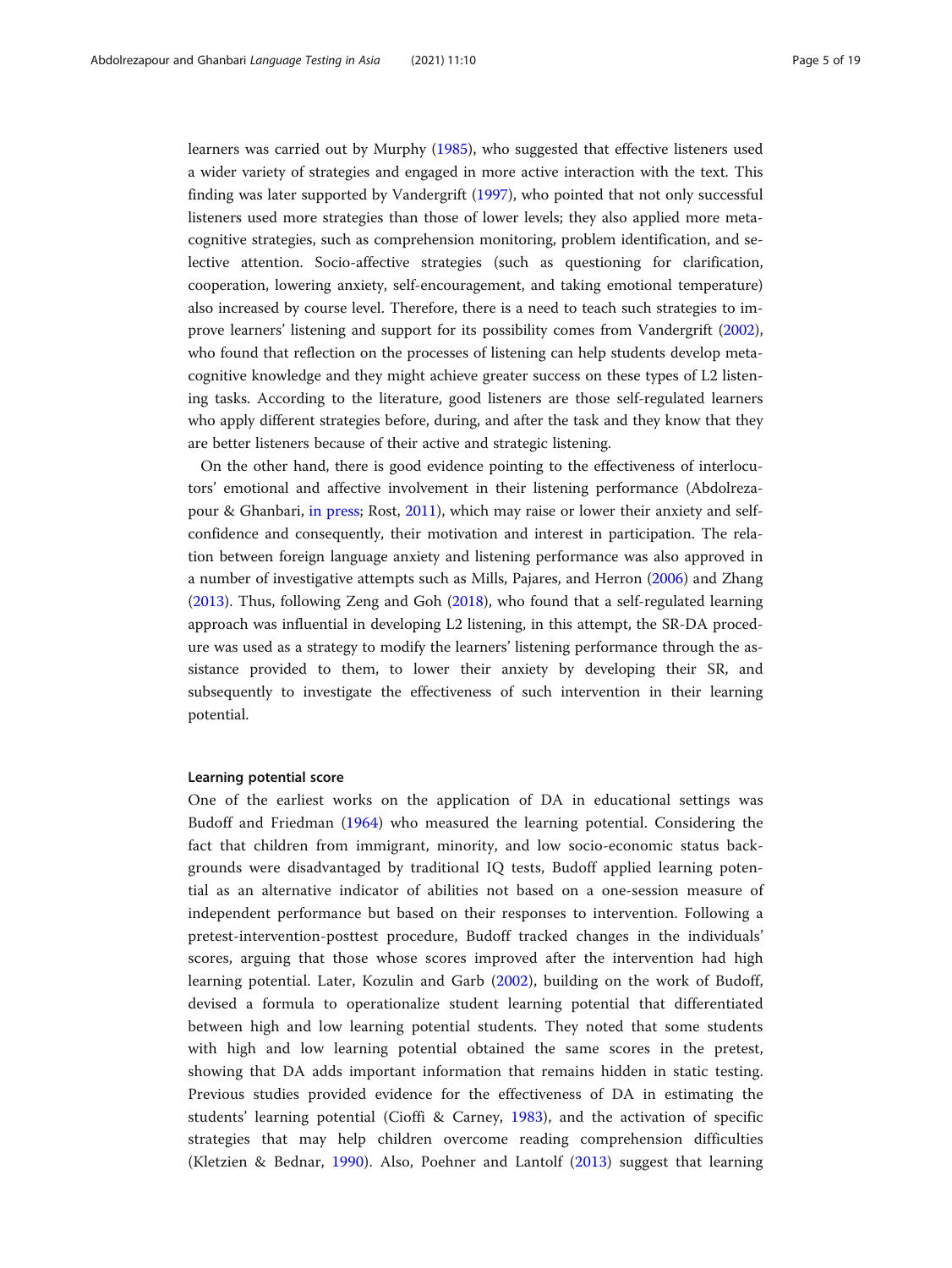potential score (LPS) does capture some feature of learning, at least as it occurs within the context of the test.

Following the previous studies which aimed to provide a theoretical-practical framework to link self-regulated learning activities in listening tasks and those which aimed to apply dynamic assessment procedures to improve L2 listening performance, and considering Borkowski et al.'s [\(2007\)](#page-17-0) proposal of the integration of self-regulation strategies in DA procedures, this study seeks to follow four interrelated hypotheses: (a) SR-DA learners' listening scores are comparatively more than the DA and control groups, (b) SR-DA learners' SR scores are comparatively more than the DA and the control groups, (c) SR-DA learners' listening potential scores are comparatively more than the DA and control groups, and (d) SR-DA learners' SR potential scores are comparatively more than the DA and the control groups.

# Method

In this study, a quantitative approach was implemented to assess the effects of three approaches to teaching EFL listening comprehension on learners' SR and listening performance. To this aim, we had three groups of learners going through different interventions in the course of eight weeks. Figure 1 shows the different stages of the study.

#### Participants

The sample of this study consisted of 49 Persian native speakers with the age range of 14 to 17 years old ( $M = 15.48$ ,  $SD = 2.21$ ). They were all female and all of them participated in a private language learning institute. They mostly had studied English for

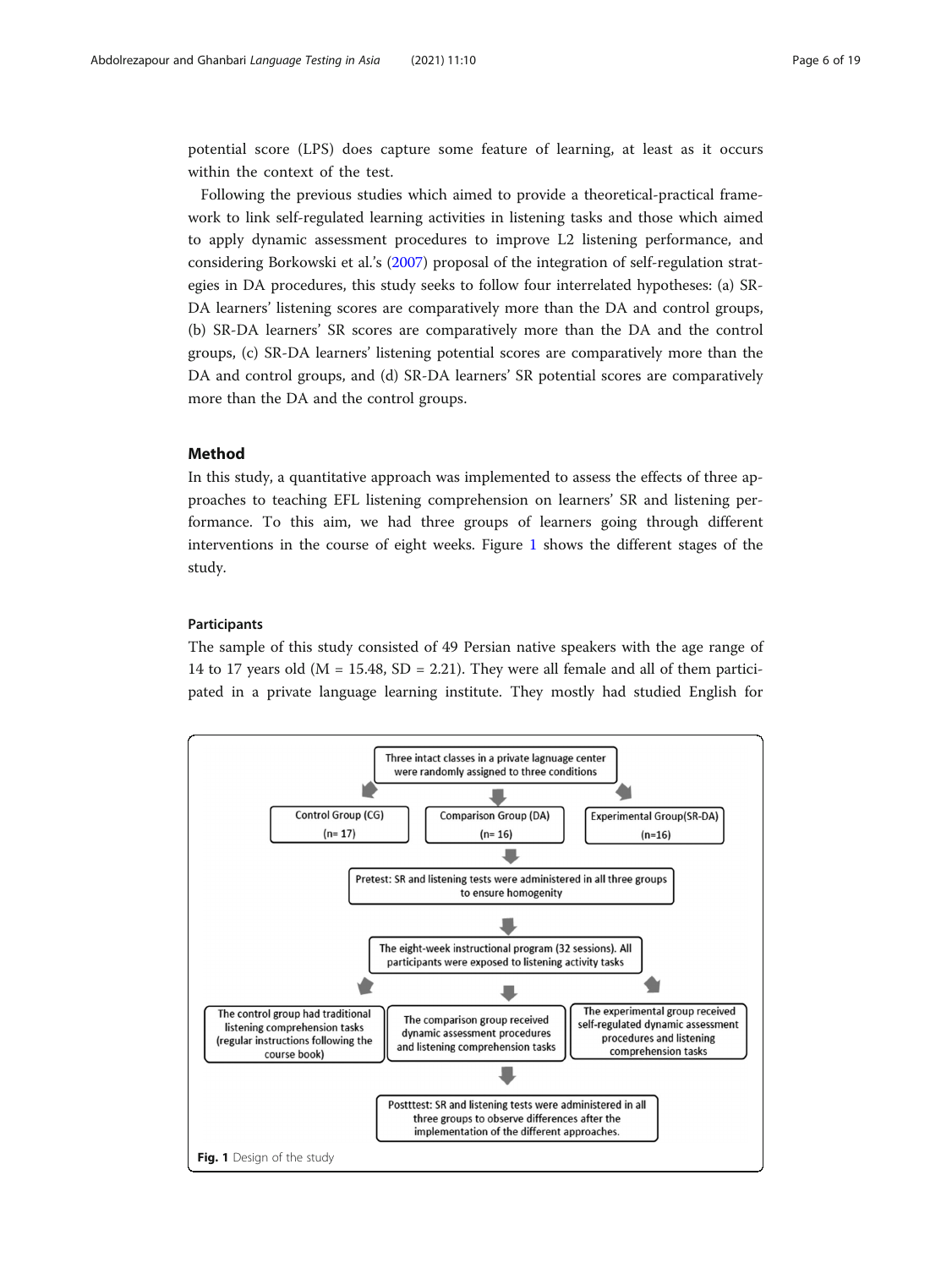about three years in that institute. All the participants were currently taking the intermediate EFL course offered by the institution. However, to ascertain their homogeneity in terms of proficiency prior to the experiment, the Oxford Placement Test 2 (Allan, [1992](#page-16-0)) was used and the results confirmed their initial homogeneity. The participants were in three intact classes taught by the same instructor. One class was taken as the experimental condition with 16 students; the comparison condition involved 16 students; and the control condition had 17 students. All ethical protocols were followed in conducting the research. The participants were informed that their participation in the study was entirely voluntary, and they were assured of the confidentiality of their responses. Also, consent forms to participate were obtained from the students' parents.

#### **Instruments**

For the purpose of the present study, a number of instruments were used which will be described in order:

# Listening comprehension test

In order to find the appropriate listening material to assess the subjects' listening comprehension ability prior to and after the experiment, a series of 20 potentially useful texts was rated by a group of four colleagues. Teachers were asked to listen to each text once and immediately afterward, independently ranked it on a level of difficulty from one to five. On the basis of these responses, 10 authentic oral texts (each comprising 6 questions) at the intermediate level were chosen and two listening comprehension tests, each comprising 30 items, were prepared, one serving as the pretest and the other for the posttest. The listening test included several passages, each one closely related to the life experience and interests of the adolescents but with no special focus on the SR factors to eliminate the possible effect of over-performance by the experimental group, each followed by a few questions assessing listening ability in various forms, for example, multiple-choice, short answer, and true/false. The reliability (Cronbach's  $\alpha$ ) of the pretest was 0.84 and for the posttest, it was 0.87.

#### Self-regulation

One of the most widely used instruments in assessing learners' self-regulation strategies is the self-report questionnaire (Roth, Ogrin, & Schmitz, [2016\)](#page-18-0) and various questionnaires have been developed and validated to measure self-regulation in different language skills such Bai's [\(2015\)](#page-17-0) Questionnaire on SRL strategy use in English writing; Tseng, Dörnyei, and Schmitt's ([2006](#page-18-0)) self-regulating capacity in vocabulary learning scale; and Uztosun's ([2020](#page-18-0)) self-regulated motivation for improving speaking English scale. In this study, questionnaire items were adapted from established questionnaires. It corresponded to four affective and cognitive factors, namely metacognitive strategies, cognitive strategies, self-efficacy, and intrinsic value as proposed by Pintrich et al. ([1993](#page-17-0)) and consisted of 52 items to be rated on a six-point Likert scale, with 1 indicating "strongly disagree" and 6 indicating "strongly agree." One of the most widely used instruments designed to measure self-regulated learning is the Motivated Strategies for Learning Questionnaire (MSLQ) (Jackson, [2018](#page-17-0); Roth et al., [2016\)](#page-18-0). In this study, it was used to measure learners' intrinsic value (e.g., "I like what I am learning in this class"; 9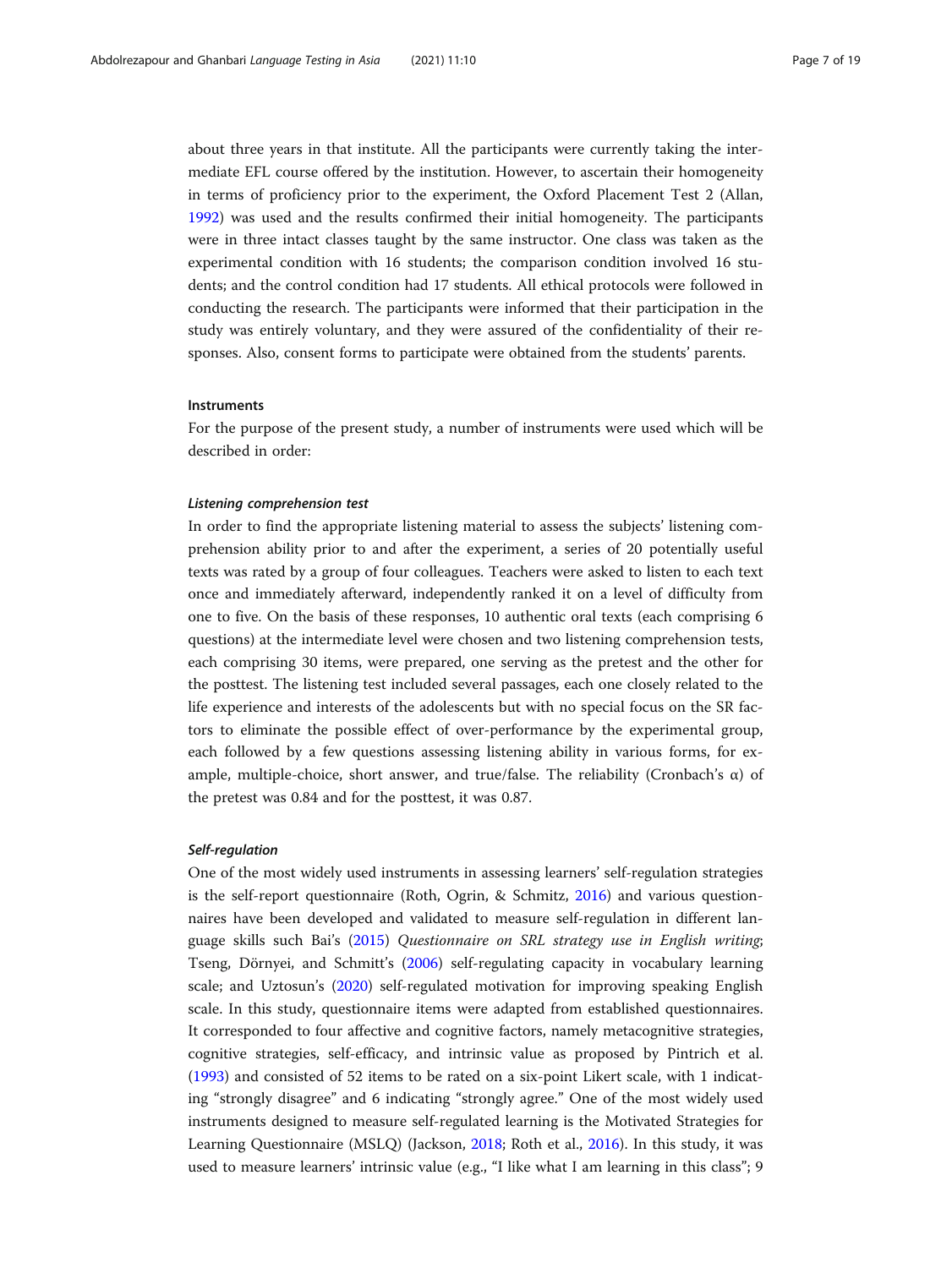items), self-efficacy (e.g., "Compared with other students in this class I expect to do well"; 9 items) and cognitive strategy use ("When I study for a test, I try to put together the information from class and from the book"; 13 items). As for metacognitive strategy use, following Zeng and Goh ([2018](#page-18-0)), we decided to apply one of the most widely used instruments designed specifically for listening comprehension, i.e., the metacognitive awareness listening questionnaire (MALQ), to assess the L2 learners' metacognitive awareness about listening strategy use and themselves as L2 listeners (Vandergrift, Goh, Mareschal, & Tafaghodtari, [2006](#page-18-0)). This 21-item scale yields scores on five factors of metacognitive awareness about L2 listening, namely problem-solving, planning and evaluation, mental translation, directed attention, and person knowledge. In an exploratory factor analysis of a large international sample of Iranian EFL students, Vandergrift et al. [\(2006\)](#page-18-0) demonstrated that the psychometrics of MALQ enjoys validity and reliability. Also, internal consistencies (Cronbach's alphas) were calculated for each of the factors, based on the responses provided by participants in the pretest and posttest. In this study, internal reliability estimates were satisfactory; 0.78 for the six problem-solving items, 0.82 for the five planning and evaluation items, 0.81 for the three mental translation items, 0.84 for the four directed attention items, and 0.83 for the three person knowledge items, respectively. In addition, the Cronbach's alpha for the three factors of self-regulation were: 0.87 for intrinsic value, 0.89 for self-efficiency, and 0.91 for cognitive strategy use.

# Procedures

The test of listening comprehension and self-regulation questionnaire were administered to check the equality of the three conditions in terms of listening comprehension and self-regulation prior to the experiment. Then, the learners went through an intensive 80-hr program presented in four sessions over eight weeks. The participants had about ten hours of English per week - 3 h for listening activities, and 7 h for speaking, reading, and writing. There were 32 sessions between the pre and post-tests, each lasting 150 min. This intervention was integrated into the institute's syllabi, after ensuring the permission and support of the institute and the teacher. The subjects of the three conditions were exposed to listening activity tasks; those in the experimental group had self-regulated dynamic assessment (SR-DA) intervention, while subjects in the comparison group (DA) went through dynamic assessment procedures of listening comprehension, whereas the control group went through the regular institutional procedures with texts of the same level. Listening tasks and activities designed for all groups, including the control group, focused on the basic strategies applied by successful listeners including the following: (a) reflective listening to comprehend meaning and content, (b) reflective listening to clarify feelings, (c) formulating hypotheses to develop high inferencing capacities, and (d) listening to nonverbal cues. In each session, the instructor provided some information regarding the importance of developing good listening habits to all three groups, and listening was mostly practiced in situations that were challenging. Finally, posttest measures (listening comprehension and MALQ) were administered to the three groups.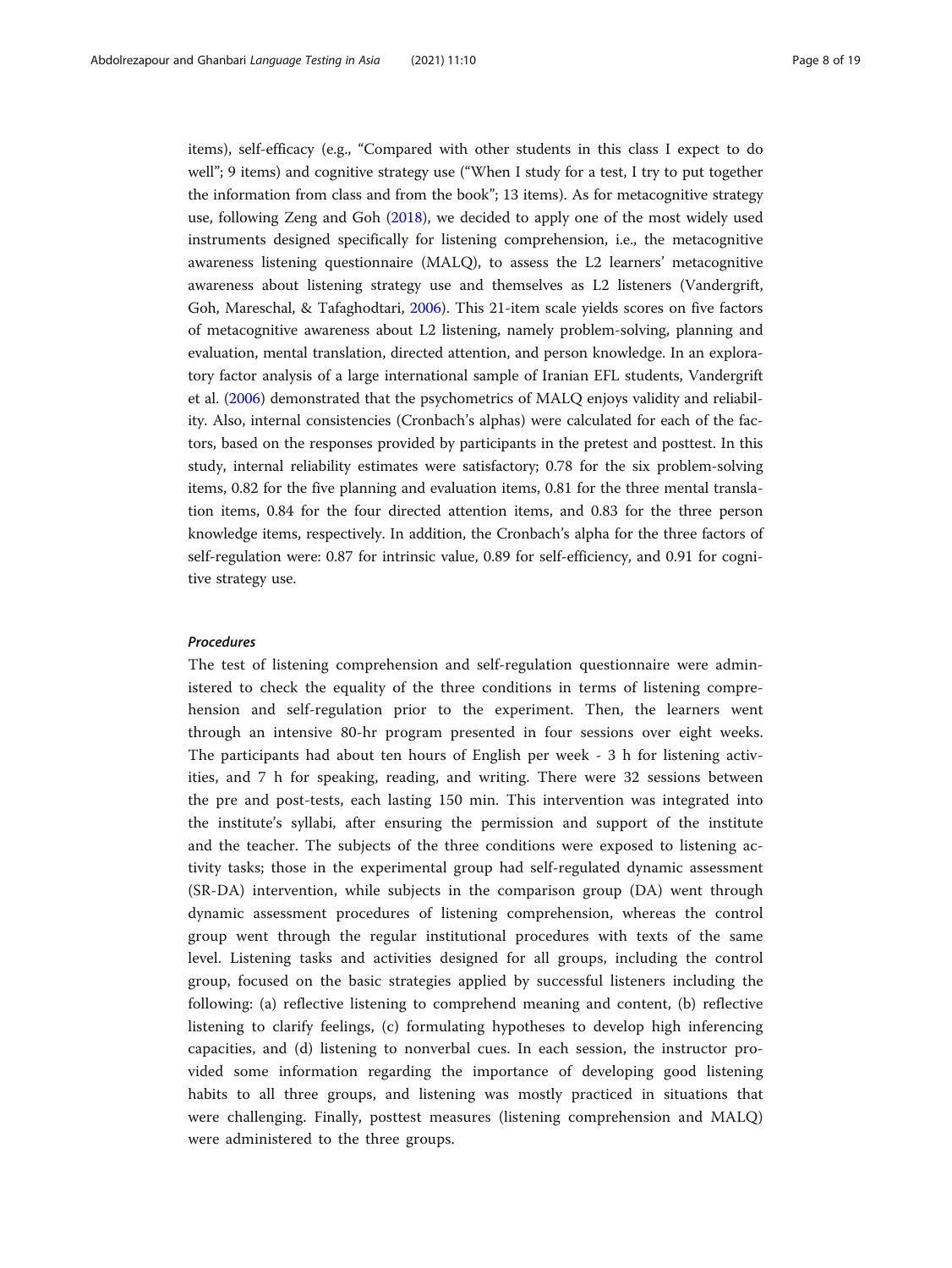#### Experimental group activities

#### Dynamic assessment intervention

This study applied a cumulative interactionist approach to DA as the format of DA was not prescribed and the mediation was directed to an individual student making an error while the peers were listening to the exchange and benefiting from it (Poehner, [2009](#page-18-0)). On the whole, we had the dynamic assessment of listening tests in six sessions, consecutively between the pretest and the posttest. The first time, there was no intervention after the test which helped the instructor develop an understanding of the learner's baseline performance in listening. Here, the instructor provided a checklist for listening comprehension ability on the board and asked the learners to self-assess their listening ability against the checklist and talk about their strengths and weaknesses. The checklist included different levels of listening comprehension provided by Field ([2013](#page-17-0)) such as input decoding, lexical search, and parsing. Also, additional information about technical terms was given to the learners.

This type of listening test was administered five more times, with 5 different passages, each at learners' listening level, and they were mostly based on either the comprehension of main ideas or focused on understanding the implicit meaning in a conversation. After each test, there was the intervention procedure in which the teacher used the incorrect responses provided by the learner as a source of information for the listening difficulties she experienced. Then, elaborated feedback about the learner's performance on the listening test (e.g., what aspects were correct or not) was given and some guiding questions were posed to help the learners find the correct answer.

#### Self-regulated dynamic assessment (SR-DA)

On the basis of the hypothesis that test performance would be improved by combining a "psychology tool" and a "stimulus" with an assessment task (Brown, Campione, Reeve, Ferrara, & Palincsar, [1991](#page-17-0); Brown & Ferrara, [1985\)](#page-17-0), self-regulated dynamic assessment (SR-DA) procedures were developed. The difference between SR-DA and DA lies in the type of intervention provided to the learners. After each test (similar to the DA group we had 6 tests, the first was used to gain some information about the learners' current level), we had the SR intervention procedures, which were designed to give the learners elaborated feedback about the performance in the preceding section, pose guiding questions, encourage task involvement, make intrinsic motivation, regulate examinee's behavior, and aimed at focusing their attention on the emotional and cognitive aspects of the task.

As for the SR intervention, Zimmerman's ([2000\)](#page-18-0) cyclical model was followed. This model proposes three sequential phases named forethought, performance, and selfreflection for the learners. In the forethought phase, learners performed task analysis. In the performance phase, they had the listening tasks and they were guided on how to self-control and self-observe while doing the tasks. In fact, they were made aware of various strategies which were applicable to complete the task, and gained metacognitive awareness. Finally, in the self-reflection phase, occurring after the task, they had to judge their performance.

Self-regulated intervention was presented to the learners as follows: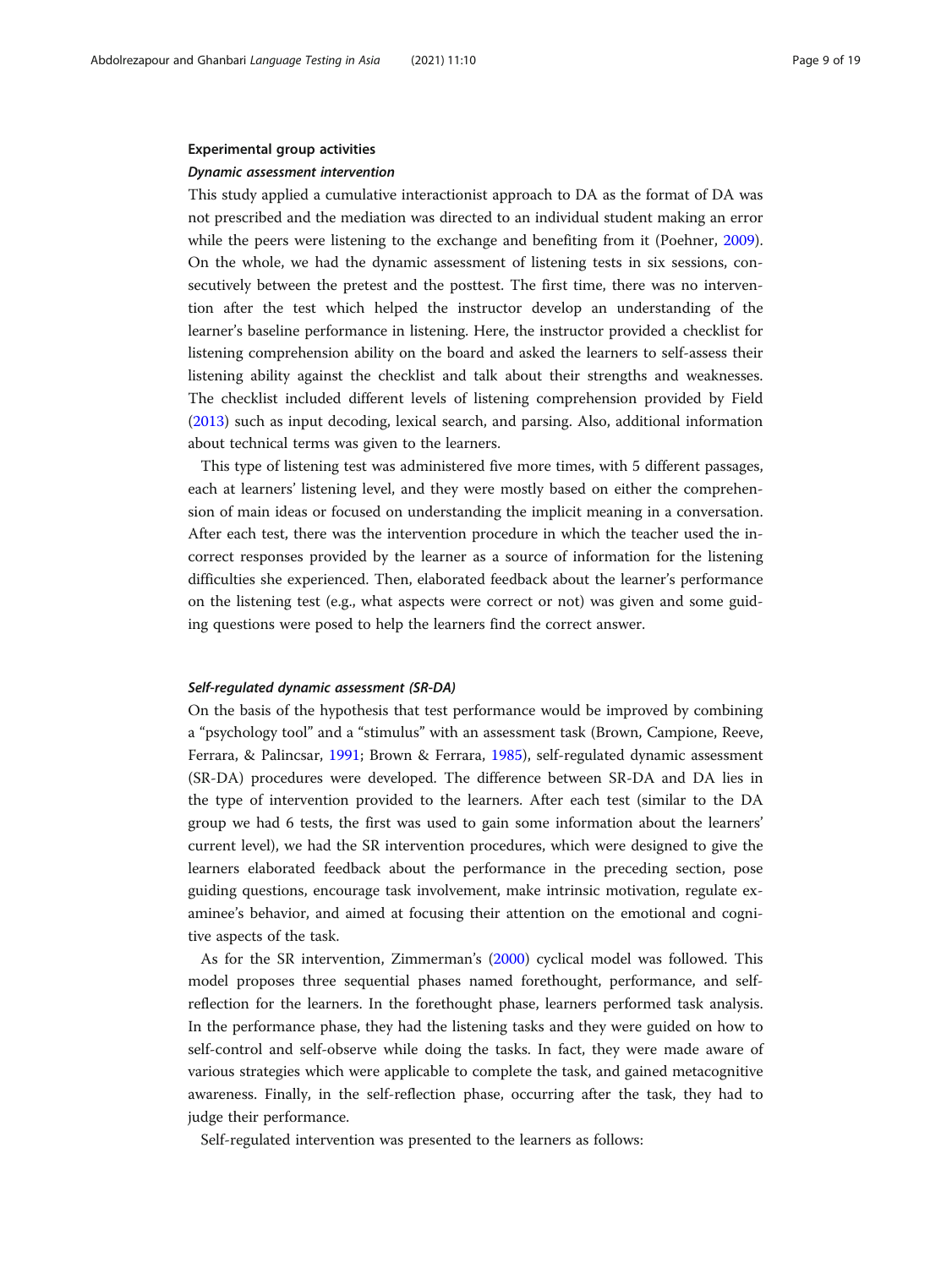- 1. Introduction. The teacher introduced the notion of self-regulation, its importance in one's life, and modeled it through providing different examples in different stories. Then, she had students practice it in the class and had a group discussion about this strategy and about its use in different learning situations.
- 2. Self-efficacy. To nurture the learners' self-efficacy, the teacher first provided them with a moderately difficult listening task which was found to be slightly above the students' current ability level (its difficulty was checked in previous assessment settings with learners of the same level) and provided feedback if required and guided the learners through the task to motivate them to make their best effort. In some cases, the teacher acted as a model. If one student failed to answer a question, she was told that she has the ability to do the task and the failure was due to not spending enough time on the task or not applying the listening strategy (not because of the lack of language knowledge). Then, the teacher drew learners' attention to their successful performances made. They were told that they should develop their own internal standards for performance evaluation.
- 3. Intrinsic value. To raise the learners' interest and enjoyment, the teacher focused on tasks related to learners' prior knowledge and experiences which captured their attention to make the learning meaningful and engage them in personally relevant tasks. In some cases, they were given choices about the subject of the listening task. And the instructor ensured that the task, while being challenging, is neither difficult nor too easy.
- 4. Cognitive strategies. It should be pointed that while doing listening tasks, cognitive and metacognitive strategies were taught to all three groups (i.e., SR-DA, DA, and control groups) but more emphasis was put on these two strategies in the SR-DA group. Thus, various tasks with various levels of difficulty were provided to learners to teach cognitive strategies such as predicting content, linguistic inferencing, listening to the familiar words, and known topics and listening for redundancies such as repeated words.
- 5. Metacognitive strategies. To raise the learners' level of metacognitive awareness, the teacher incorporated pre-listening and post-listening activities, during which they were instructed to apply planning, monitoring, and evaluating strategies. In the pre-listening stage, the teacher instructed learners to be prepared for what they would hear and what they are expected to do. Then, during the listening activity, learners were asked to monitor their comprehension and make decisions about the type of strategy appropriate for the task. Finally, the teacher encouraged learners to self-evaluate and assess the effectiveness of the strategies used.
- 6. Group discussion. Learners were engaged in a group discussion about their selfregulated language learning experiences and the strategies they applied to decrease their listening anxiety.
- 7. Handling relationships and caring and compassion practice. To raise learners' social skill level, they were invited to listen to the interactions between people and talk about the behaviors which get a positive response from others. In addition, learners were guided to care for themselves and other individuals in their immediate environment including their parents, friends, and siblings.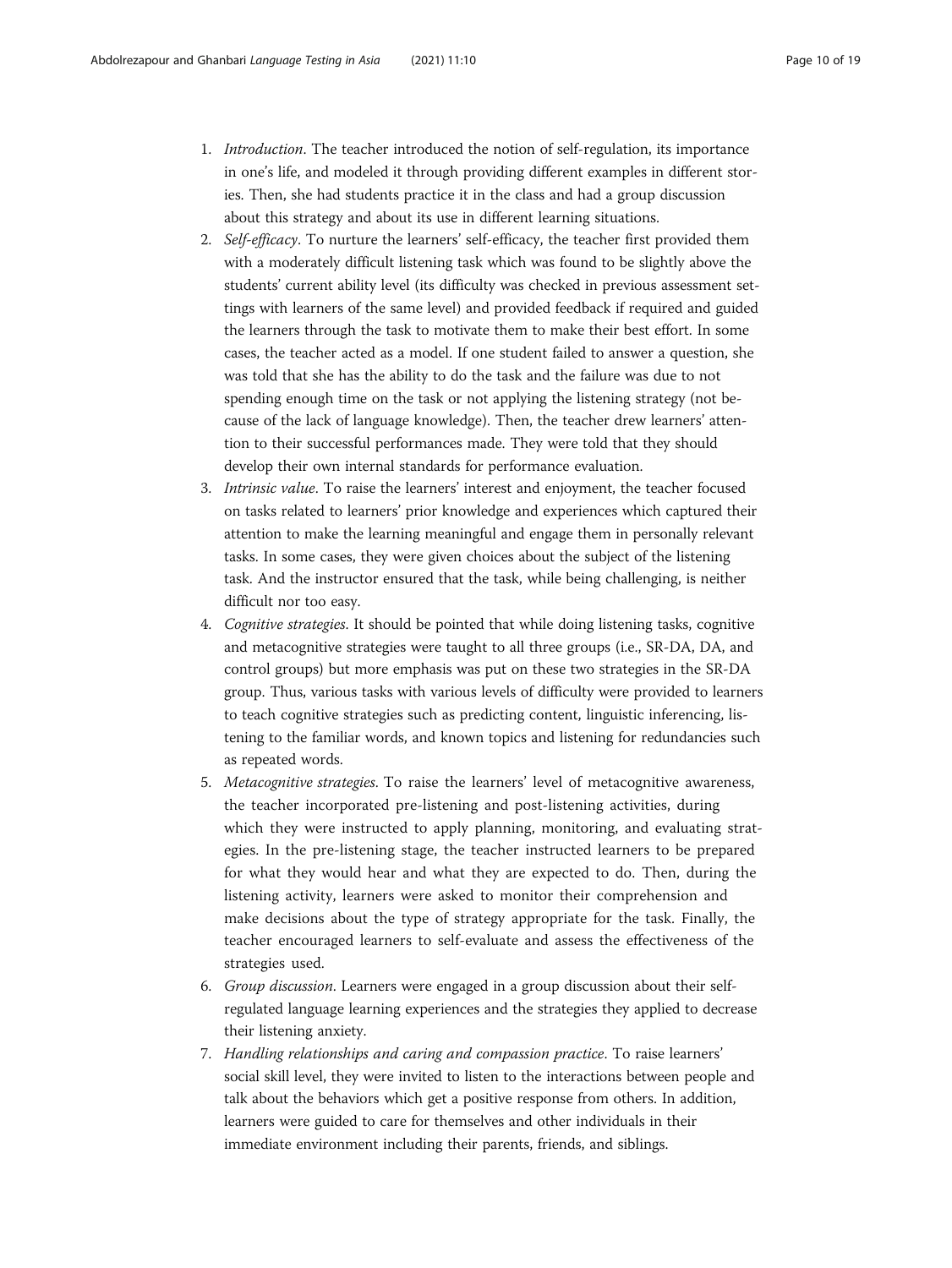#### Listening comprehension tasks and evaluation criteria

A number of listening tests (in multiple-choice format) chosen from available standardized tests of listening (e.g., TOEFL) were selected and given to the learners. All the texts used in this study were similar in terms of length and difficulty level. After the completion of listening tasks, the DA and SR-DA teachers gave learners support and feedback whenever they needed. The instructor herself interrupted them at various points to ask questions, offer suggestions and provide help when necessary or to make general comments.

#### Data collection and analysis

Learners' self-regulation and listening comprehension abilities were assessed using the quantitative methods. The data sources were SR scores (obtained from adding the four subscales) and scores obtained in the listening tasks both in pretest and posttest. Then, the learners' learning potential scores (LPS) in listening comprehension and self-regulation were calculated using the following formula (adopted from Kozulin & Garb, [2002\)](#page-17-0):

$$
LPS = \left[ \left( S_{post} - S_{pre} \right) / \text{ Max } S \right] + S_{post} / \text{ Max } S = \left( 2S_{post} - S_{pre} \right) / \text{ Max } S
$$

where S  $_{\text{post}}$  and S  $_{\text{pre}}$  are posttest (or mediated) and pretest (or actual) scores and Max S is the maximum obtainable score.

# Results and discussion

In this study, there was an attempt to explore the feasibility of the development and implementation of SR-DA procedures in the EFL context and examine the combined effects of self-regulated activities and dynamic assessment on EFL learners' listening comprehension. To do so, we had three groups with three different listening tasks during the course, one receiving the SR-DA treatment known as SR-DA group, the second group (i.e., the DA group) received the DA treatment and the third group (i.e., the control group) had the regular EFL listening tasks applied in the language institute. In addition, the study focused on learners' learning potential scores in listening comprehension and self-regulation. Based on this, a series of quantitative analyses were performed to investigate the effectiveness of the intervention on learners' listening and SR as well as their learning potential scores.

# Listening comprehension

First, mean scores and SDs were calculated for listening pretest and posttest scores of the learners in three groups (see Table 1). The results of ANOVAs proved that there were no statistically significant differences in the case of pretests, with  $F = 0.134$  and p  $= 0.785$  ( $p > .05$ ).

| <b>Variables</b>               | Group | N  | Mean  | <b>SD</b> |      | Sig  |
|--------------------------------|-------|----|-------|-----------|------|------|
| <b>Listening Comprehension</b> | CG    |    | 17.64 | 2.43      | .134 | .785 |
|                                | DΑ    | 16 | 18.05 | 1.98      |      |      |
|                                | SR-DA | 16 | 17.84 | 2.29      |      |      |

**Table 1** Descriptive and inferential statistics on listening pretest

Level of significance is 0.05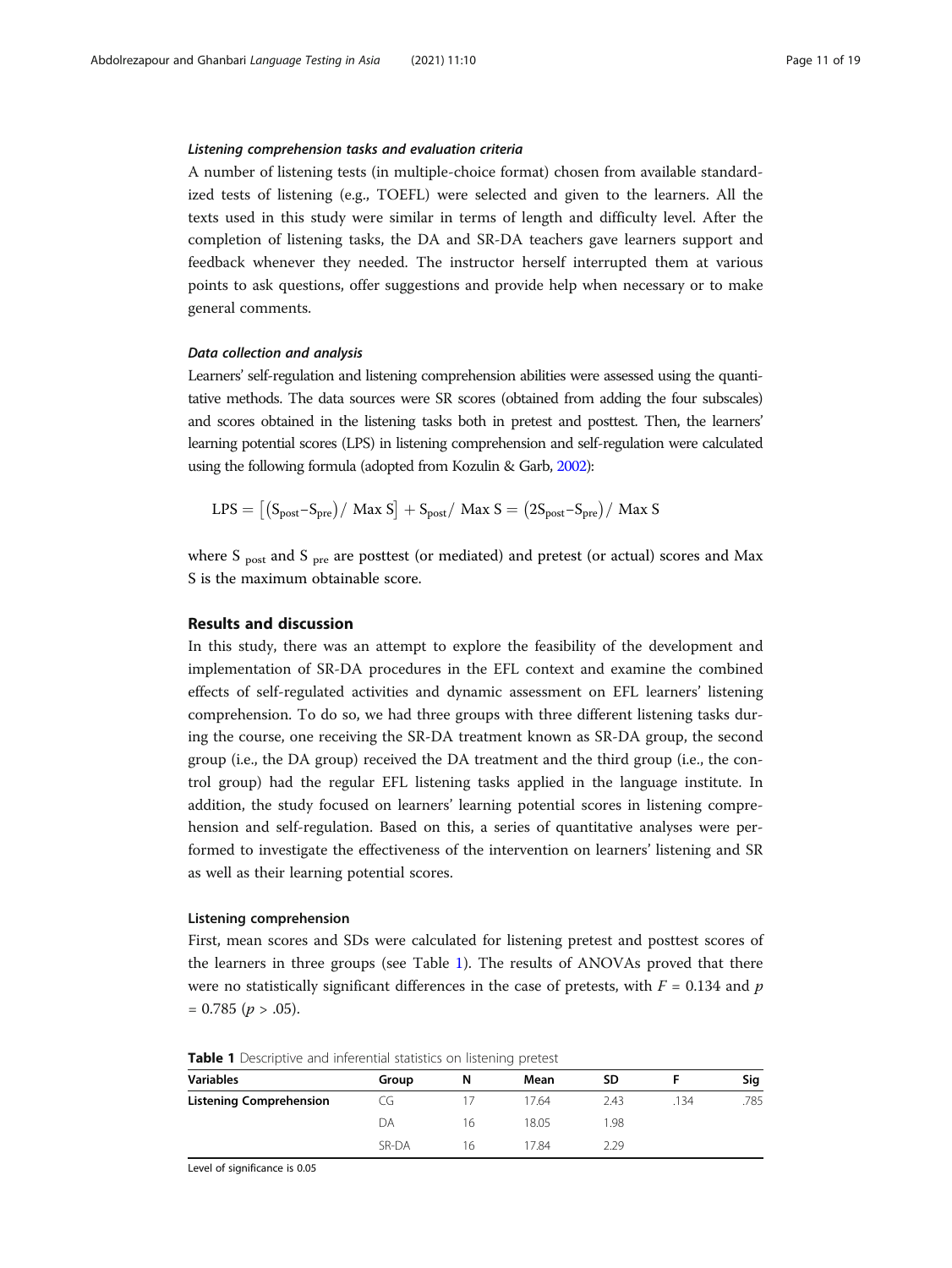However, based on the descriptive and inferential statistics provided in Table 2, the SR-DA group performed significantly different from the other two groups in listening comprehension posttest;  $SR-DA > DA$ ,  $SR-DA > control$  group (CG), and the DA group differed significantly from the CG, DA > CG.

Thus, the first hypothesis, i.e., SR-DA learners' listening scores are comparatively more than the DA and control groups was confirmed. It should be noted once again that the listening posttest was very different from the listening tasks of the intervention provided to the SR-DA group to ensure that the test did not bias in favor of this group and to test the strategy transfer to a different task. Thus, we can claim that learners' engagement in self-regulated strategies affected their listening performance. This finding was in line with the existing literature (Zeng & Goh, [2018\)](#page-18-0) which pointed to the effectiveness of the self-regulated approach for developing L2 listening and the studies (e.g., Vandergrift, [1997,](#page-18-0) [2002](#page-18-0)) which confirmed that reflection on the processes of listening can help students develop metacognitive knowledge and it might result in greater success in L2 listening tasks. In addition, the higher scores gained by the DA group confirm Hidri's [\(2014](#page-17-0)) findings in that similar to his study, the DA approach in our study helped the instructor locate the learners' weaknesses and it provided insights into learners' cognitive and metacognitive processes and it ultimately led to improved listening performance by this group in this posttests.

The foreign language setting is accompanied by various positive and negative feelings. One's success in this setting requires handling such emotions in the most efficient way. Following the literature (Abdolrezapour & Ghanbari, [in press;](#page-16-0) Zeng & Goh, [2018](#page-18-0)), extensive exposure of learners to self-regulated tasks and activities would result in enhanced social development and a better adjustment in challenging tasks. Thus, one reason for the higher success of SR-DA group can be attributed to the affective involvement of L2 listeners. In fact, considering the close relationship between learners' emotional states and their cognitive functioning, their increased engagement in emotional activities helped them perform better in listening tasks which require both lower and higher-level processing.

To check the learners' improvement in self-regulation level, their posttest scores were compared to their pretests, and the results are discussed in the following section.

#### Self-regulation

Table [3](#page-12-0) shows pretest and posttest scores obtained by each group in each subscale of SR. As can be seen, the control group presented lower scores in most subscales of the posttests compared to other groups, despite their initial similar performance in pretests, except for mental translation and person knowledge. Based on the descriptive statistics, the SR-DA group performed differently from the other two groups in most SR factors (i.e., intrinsic value, self-efficacy, cognitive strategies, problem-solving, planning and

| <b>Variables</b>               | Group | N  | Mean  | SD   |        | Sig     |
|--------------------------------|-------|----|-------|------|--------|---------|
| <b>Listening Comprehension</b> | CG    |    | 20.64 | 2.81 | 24.273 | $.000*$ |
|                                | DA    | 16 | 22.88 | 1.49 |        |         |
|                                | SR-DA | 16 | 25.35 | 2.49 |        |         |

**Table 2** Descriptive and inferential statistics on listening posttest

\*Level of significance is considered as P<0.05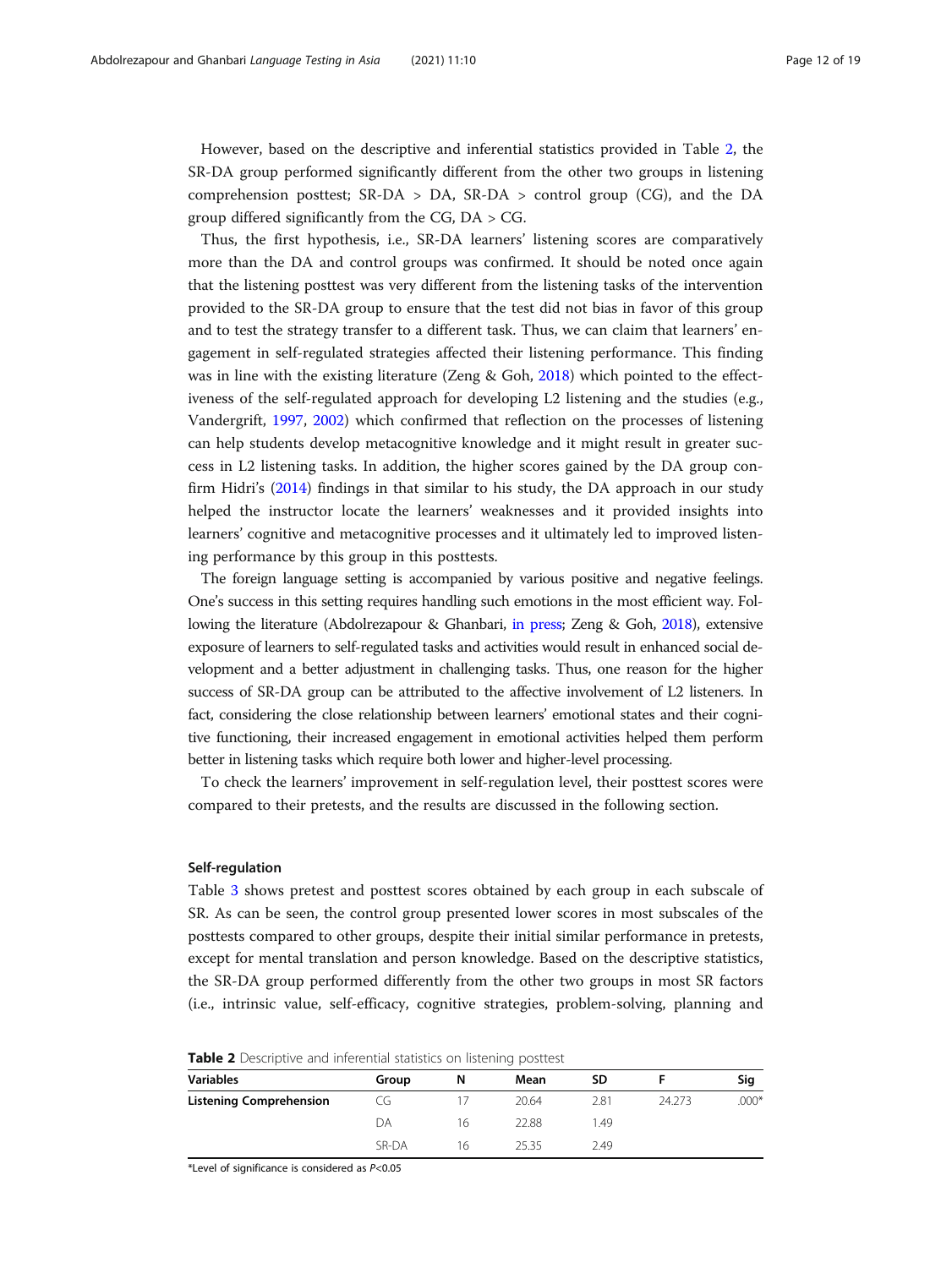| <b>Subscales</b>            | Time     | CG, M (SD)  | DA, M (SD) | SR-DA, M (SD) |
|-----------------------------|----------|-------------|------------|---------------|
| Intrinsic value             | Pretest  | 3.35(0.60)  | 3.14(0.65) | 3.12(0.78)    |
|                             | Posttest | 3.38 (0.64) | 3.45(0.53) | 4.06(0.61)    |
| Self-efficacy               | Pretest  | 3.36(0.60)  | 3.11(0.75) | 3.07(0.91)    |
|                             | Posttest | 3.48(0.60)  | 3.82(0.57) | 4.16(0.57)    |
| <b>Cognitive strategies</b> | Pretest  | 3.36(0.60)  | 3.31(0.55) | 3.21(0.9)     |
|                             | Posttest | 3.42 (0.59) | 3.87(0.45) | 3.95 (0.44)   |
| Problem-solving             | Pretest  | 4.07 (0.67) | 4.00(0.55) | 4.06(0.59)    |
|                             | Posttest | 4.17(0.60)  | 4.40(0.47) | 4.66(0.42)    |
| Planning and evaluation     | Pretest  | 4.03(0.66)  | 3.92(0.51) | 3.99(0.53)    |
|                             | Posttest | 4.12(0.56)  | 4.36(0.42) | 4.57(0.43)    |
| <b>Mental translation</b>   | Pretest  | 3.44(0.71)  | 3.20(0.89) | 3.26(0.96)    |
|                             | Posttest | 3.47(0.69)  | 2.78(0.54) | 2.75(0.66)    |
| <b>Directed attention</b>   | Pretest  | 3.44(0.70)  | 3.20(0.89) | 3.15(1.02)    |
|                             | Posttest | 3.80(0.66)  | 4.13(0.77) | 4.41(0.70)    |
| Person knowledge            | Pretest  | 3.28(0.50)  | 3.11(0.74) | 3.22 (0.89)   |
|                             | Posttest | 3.13(0.49)  | 2.73(0.50) | 2.71(0.45)    |

<span id="page-12-0"></span>Table 3 Descriptive statistics on pretest scores of SR subscales

evaluation, and directed attention);  $SR-DA > DA$ ,  $SR-DA > CG$ , and the DA group differed significantly from the CG in the same subscales; DA > CG.

Thus, the second hypothesis, i.e., SR-DA learners' SR scores are comparatively more than the DA and the control groups, is confirmed for most subscales. The evidence for the possibility of increasing SR with its subsequent effect on the learners' academic performance (listening performance in the current attempt) comes from previous studies (Bai & Wang, [in press](#page-17-0); Chien, [2019](#page-17-0); Murray et al., [2016;](#page-17-0) Pahigiannis & Glos, [2020](#page-17-0)). Thus, the extensive exposure of participants in both DA groups to activities focusing on SR and their interaction with the physical and social environment (as in our case, interactions with teachers, peers, and parents) resulted in greater motivational beliefs and achievement in SR, which was in accordance with previous studies (Murray et al., [2016](#page-17-0); Nakata, [2016](#page-17-0); Zeng & Goh, [2018\)](#page-18-0). These findings add further support to Borkowski et al.'s ([2007](#page-17-0)) suggestion of the integration of SR into DA procedures and Brown et al.'s hypothesis that test performance would be improved by combining a "psychology tool" and a "stimulus" with an assessment task (Brown et al., [1991](#page-17-0); Brown & Ferrara, [1985\)](#page-17-0).

SR-DA's higher grades in self-regulation and listening performance were in line with Bai and Wang's [\(in press\)](#page-17-0) claim regarding the effectiveness of self-regulation strategies, which help learners effectively monitor and expend efforts to regulate their learning, on achieving better English language learning results. The authors proposed that nurturing intrinsic value, and self-efficacy can foster students' self-regulated learning.

In addition, our results pointed to an increase in the SR-DA and DA groups' level of self-efficacy. Several studies pointed to the possibility of increasing self-efficacy and its further influence in language learning (e.g., Bai & Guo, [in press\)](#page-17-0) and listening performance (Mills et al., [2006](#page-17-0)); in this regard, our results confirm the literature. Moreover, our study lends further support to previous findings regarding the possibility of increasing learners' level of intrinsic value. Bai and Wang ([in press\)](#page-17-0) claim that learners with higher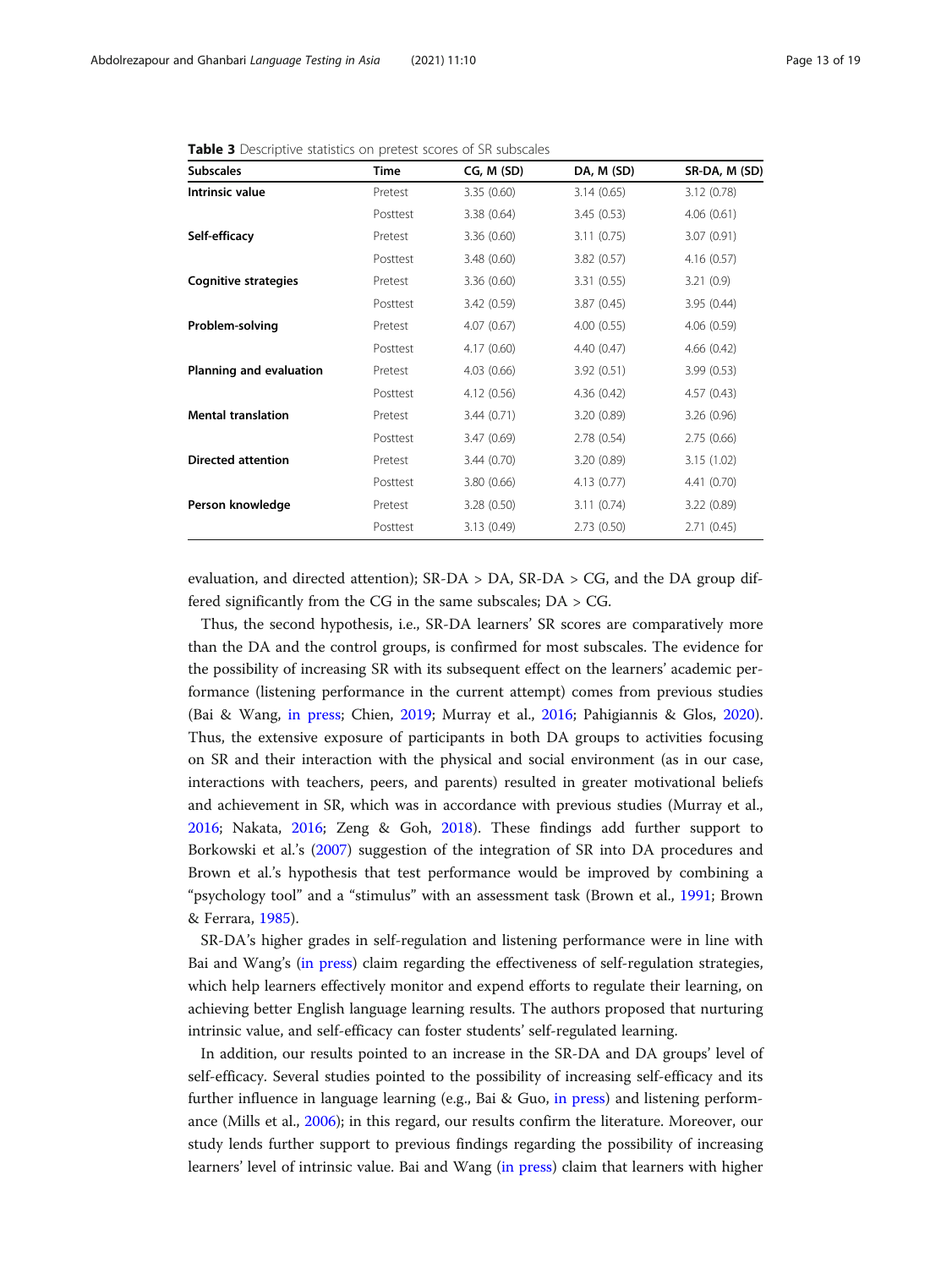intrinsic value "are more likely to control their efforts and attention in the face of distractions and setbacks, and make plans for their own learning" (p. 14); thus, SR-DA higher attainment in intrinsic value may directly or indirectly have resulted in higher scores in listening posttests. In this regard, we can claim that our findings are in accordance with Noels, Vargas Lascano, and Saumure ([2019](#page-17-0)) who pointed to the importance of the learner's positive intrinsic motivation, and Deci and Ryan [\(2000\)](#page-17-0), who proposed that higher intrinsic value would help learners be less disturbed by distractions and they tend to focus on academic tasks for a longer time.

The results are also aligned with the literature (Tanewong, [2019](#page-18-0); Vandergrift & Tafaghodtari, [2010\)](#page-18-0), which pointed to the effectiveness of strategy instruction in raising EFL learners' listening performance. Listeners in the SR-DA group demonstrated overall improvement in the five metacognitive factors (i.e., problem-solving, planning and evaluation, mental translation, directed attention, and person knowledge) compared to their counterparts in the DA group and the DA group showed better performance compared to the control group. Thus, teaching behavioral, cognitive, and metacognitive strategies results in self-regulated listeners who can better process and perceive the aural input. As for mental translation, it was found that SR-DA and DA learners resorted to this strategy less; however, some still required to translate some parts and this refers to their increased understanding which was in line with previous studies (Tanewong, [2019](#page-18-0); Vandergrift & Tafaghodtari, [2010](#page-18-0)).

Also, following Vygotsky's concept of ZDP (Vygotsky, [1978\)](#page-18-0) that put emphasis on what a child may potentially become rather than what (s)he is, these results show that paying attention to the learners' self-regulation results in a more extensive ZPD than the one reached through pure DA procedures. Accordingly, under self-regulated DA procedures, the learners achieve markedly superior results in both tests (SR and listening). In addition, the higher achievement of the DA group in posttests in comparison to the control group confirmed Vygotsky's idea that a learner's academic potential can be enhanced beyond what standardized tests measure.

The main reason for using the DA approach in assessing one's SR and integrating self-regulation into DA of listening comprehension in this study is the importance given by DA proponents to learner-environment interactions and the incorporation of students' cognitive, emotional, and motivational states into the instructional activities in order to keep students engaged, increase their interest, and presumably maximize their learning (Borkowski et al., [2007;](#page-17-0) Tiekstra et al., [2016](#page-18-0)). To the best of our knowledge, affect and motivation have not received much attention in DA research (with the exception of Abdolrezapour, [2017](#page-16-0) and Kazemi et al., [2020\)](#page-17-0) and more specifically in L2 DA research, especially from an empirical perspective. Thus, the inventory of SR-DA mediational strategies presented in this study extends our understanding of how to attend to learners' emotional states in addition to cognitive status in DA procedures and breaks new ground for the integration of SR into DA procedures of listening assessment. In accord with our hypothesis, the study showed that in addition to the direct effect of SR-DA intervention on the learners' self-regulation and their higher ability to manage positive and negative emotions, it indirectly affected their performance in listening tasks, through its impact on adaptation in diverse intellectually complex situations.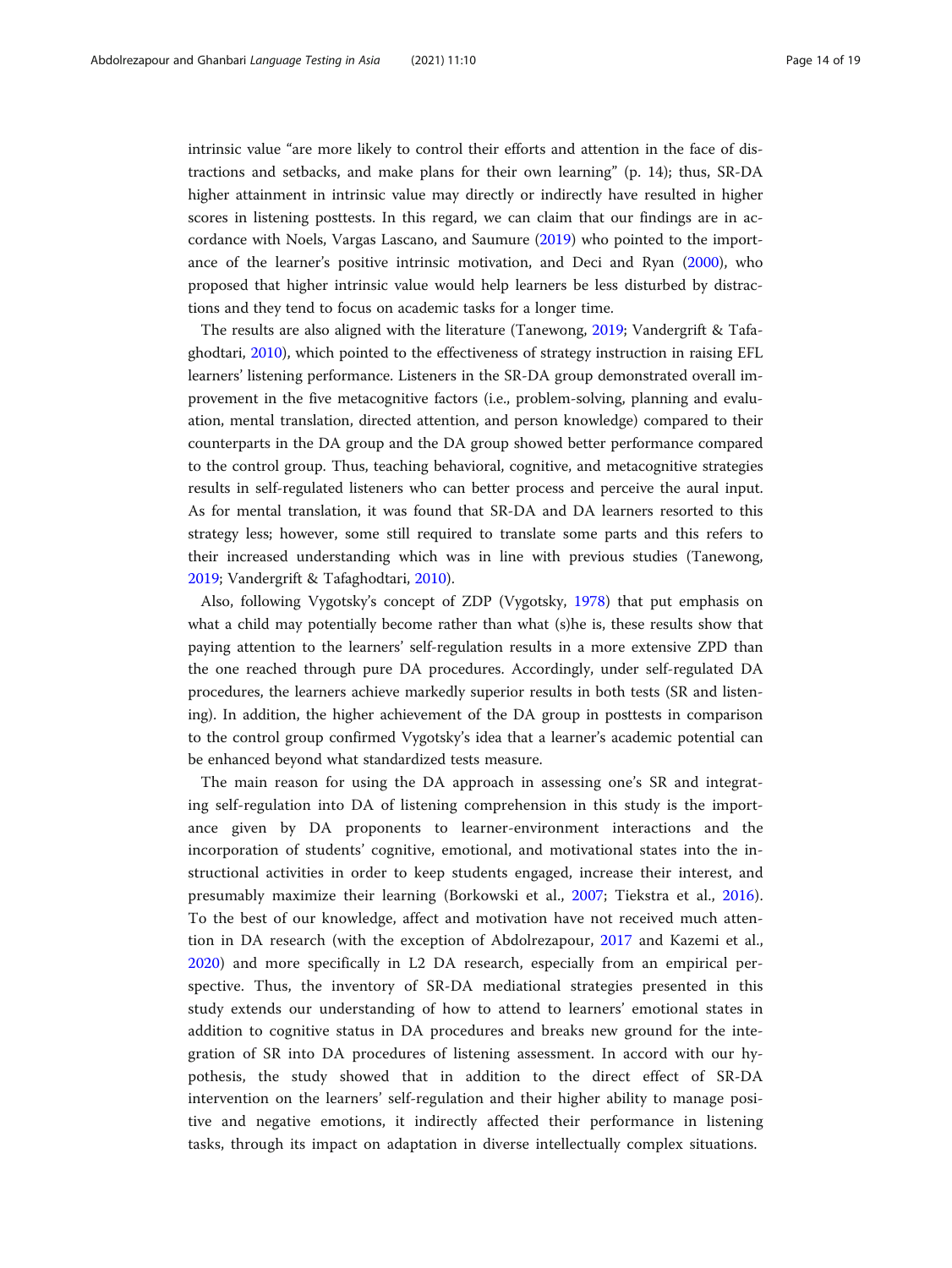

# Learning potential scores

In order to find the students' learning potential, the formula proposed by Kozulin and Garb ([2002\)](#page-17-0) (LPS =  $(2S_{post} - S_{pre})/Max S$ ) was applied. Figure 2 shows the learners' LPS in the listening skill.

As can be seen in the figure, learners' LPS ranged from 0.63 to 1.37 and the SR-DA group had the highest scores, which according to Kozulin and Garb ([2002](#page-17-0)) can be called the high learning potential group. In this way, the third hypothesis, which posed SR-DA learners' listening potential scores are comparatively more than the DA and control groups, is confirmed.

And Fig. 3 contains learners' potential scores in self-regulation, according to which, the SR-DA group, once again, received the highest scores.

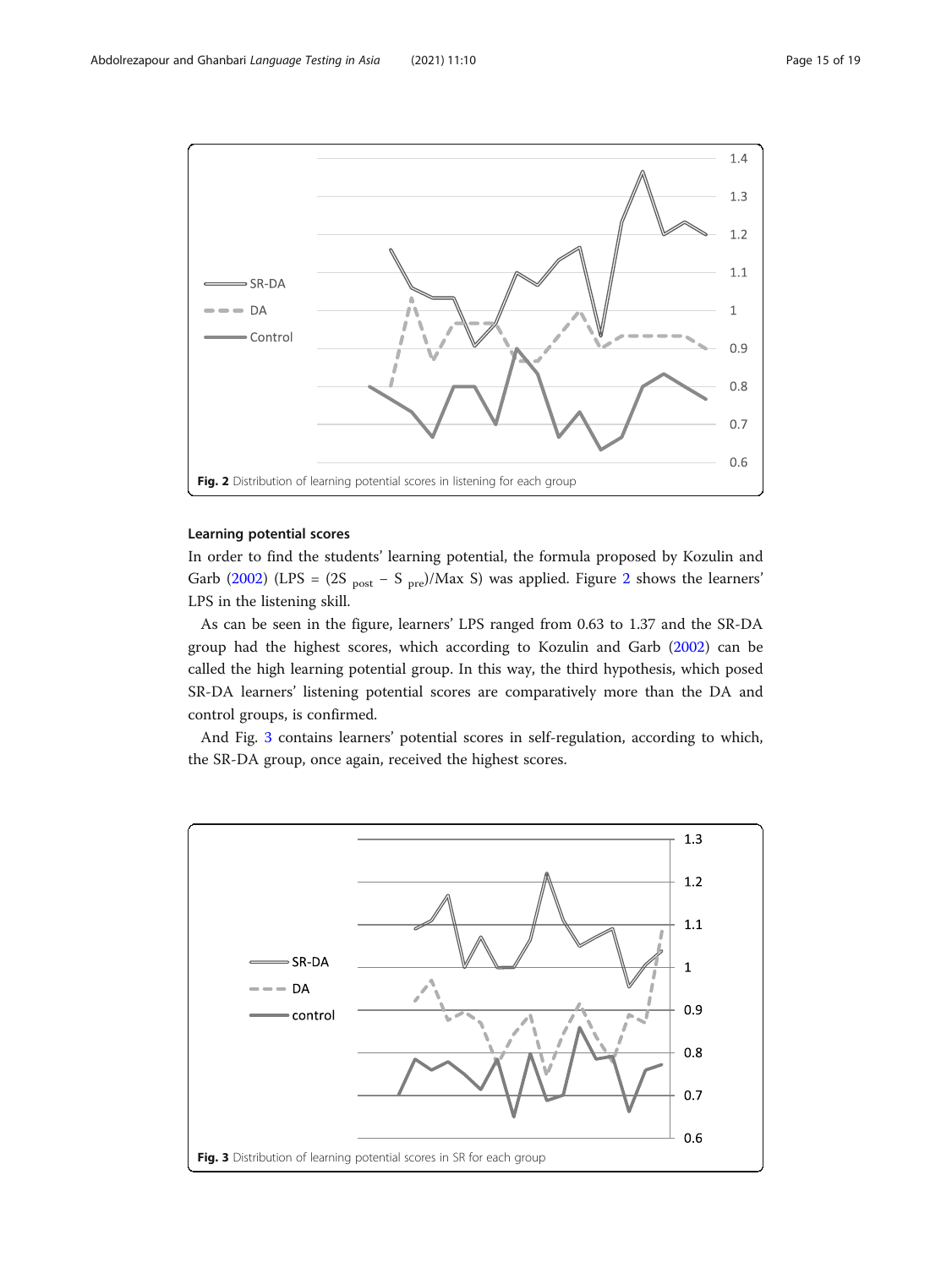So, our fourth hypothesis (i.e., SR-DA learners' SR potential scores are comparatively more than the DA and control groups) is approved. According to Vygotsky, performance tests that include individuals' ZPD help instructors recognize how close learners are to successful independent functioning. The significant difference between the listening performance and SR scores of the three groups obtained in the previous subsection and high LPSs reported above both approve the effectiveness of the intervention and confirm the fact that the participants responded well to the mediation.

Information obtained with regard to learners' LPS can be used to create opportunities to develop their performance ability. For example, the learners who were in the average range in the pretest and got low learning potential scores should be through some activities which help them learn better in future activities. While, those who had scored the same in the pretest (were on the average level), but showed high learning potential, can be given some more challenging tasks. For those who scored poorly both on the pretest and learning potential, some extra activities might be designed.

# Conclusion

The present study made two major contributions: (a) it provided evidence for the possibility of improving EFL students' listening comprehension and self-regulation skills, and (b) it showed the potential of SR-DA for enhancing EFL learners' potential scores in listening comprehension and self-regulation. Accordingly, it expanded the knowledge base concerning the relationship between SR and academic performance in general and L2 listening comprehension in particular. The findings also provide educationalists with further examination of whether SR is important to academic success. Such an analysis has implications for government policy linked to the teaching of self-regulatory skills. Initiatives that help to enhance SR (such as the intervention proposed in this study) might be integrated into existing curricula to offer educators opportunities to improve educational achievement. As for DA practitioners, learners' efforts to become more independent, their responsiveness to the mediation, and their self-regulation should be considered as important as the quality of mediation in ZPD interactions. Thus, educational settings should provide information on various ways and strategies to foster learners' self-efficacy, intrinsic value, and use of cognitive and metacognitive strategies. Language teachers must introduce their students to various language learning strategies in order to facilitate the learning process and improve language performances.

As the current study shows, self-regulation plays an important role in the language learning process and predicts listening performance. Thus, language instructors are suggested to enhance learners' awareness of the importance of self-regulated learning, and design methods and procedures to first introduce various SRL strategies, then guide them to apply such strategies. They can help learners promote self-efficacy through providing a performance model and helping learners develop their own selfevaluation standards. As for intrinsic value, language tasks should be interesting, challenging, and meaningful and they should have a choice in the type of task and activity. In addition, they should be guided on ways to regulate their efforts by reminding them of the fact that learning a language needs persistence and effort.

The current study is not without its limitations, though every attempt was made to avoid some of the design, measurement, and analytical flaws. First, the participants in this study were female subjects from a private institute which might delimit the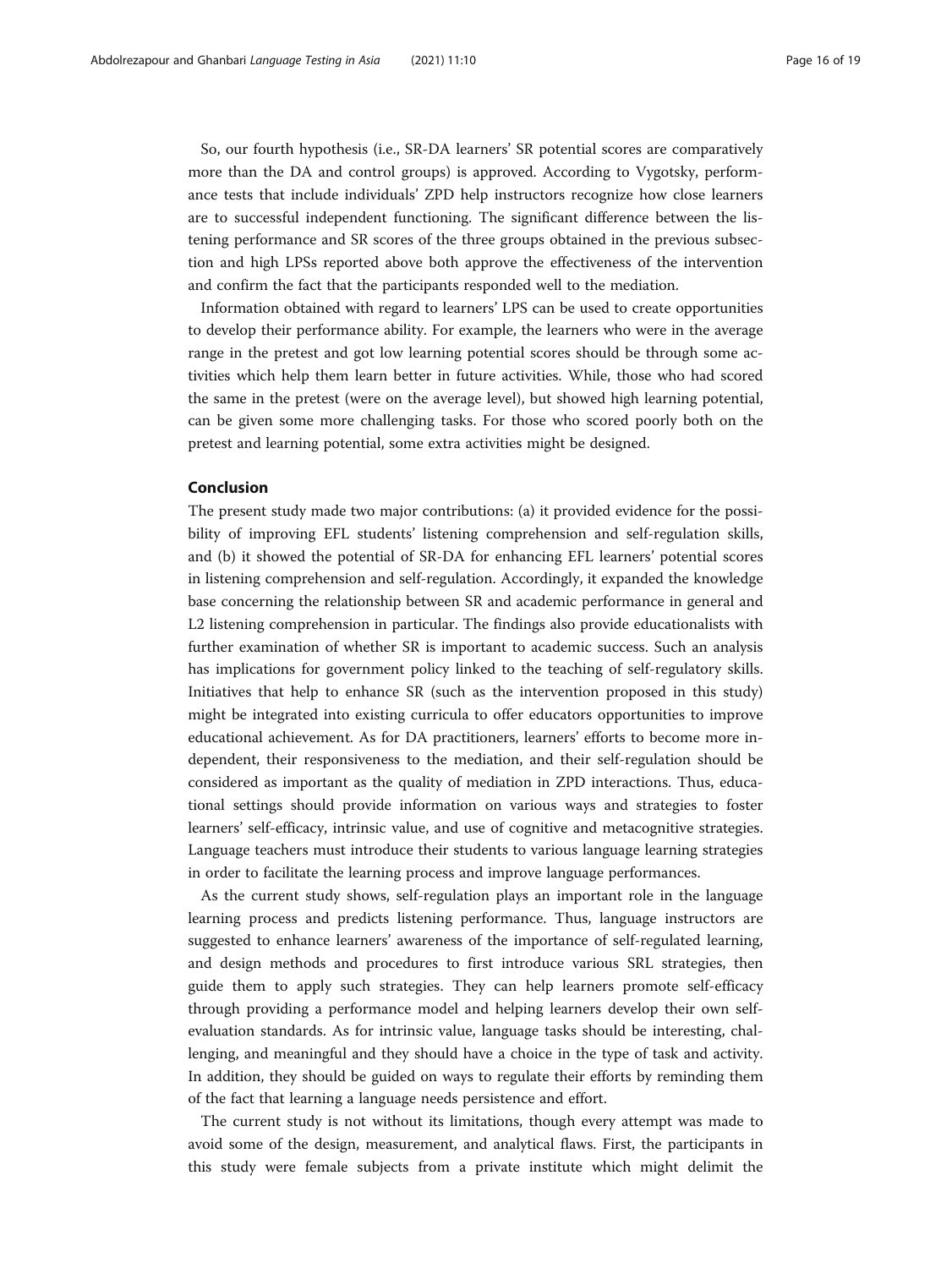<span id="page-16-0"></span>generalizability of the study. Future attempts can strengthen the generalizability by conducting similar research with male and female participants studying English at both private and public language classes. Second, although the implementation of the SR approach in an EFL classroom may prove to be incentive and useful for the students, teachers may lag behind so as to terminate the formal syllabus in the due time. In addition, applying a qualitative data collection approach such as interviews and reflective diaries might also provide more in-depth information on the learners' perceptions of the intervention and details about the motivational variables, learners' cognitive, metacognitive and self-regulatory strategies. Finally, to expand the use of DA and selfregulatory activities in educational settings, the provision of a more comprehensive mediational strategies inventory can also be a productive venue for future research. The inventory presented in our study only concerned listening comprehension. It can be refined to be applicable for teaching/assessing other language skills as well.

#### Abbreviations

CG: Control group; DA: Dynamic assessment; EFL: English as a foreign language; LPS: Learning potential score; MALQ: Metacognitive awareness listening questionnaire; SR-DA: Self-regulated dynamic assessment; SR: Self-regulation; SRL: Self-regulated learning; ZPD: Zone of proximal development

#### Acknowledgements

Not applicable.

#### Authors' contributions

NG was the instructor of the two classes and collected the required data and interpreted all data. PA prepared the approach and instruments; she was also the major contributor in writing the manuscript. Both authors read, revised, and approved the final manuscript.

#### Authors' information

Parisa Abdolrezapour got her PhD in applied linguistics from the University of Isfahan and is an assistant professor at Salman Farsi University of Kazerun, Iran. She has a number of articles in academic journals like Studies in Educational Evaluation, Discourse Studies, ReCALL, Psycholinguistic Research, and Innovation in Language Learning and Teaching. Her research interests lie primarily in cognitive, emotional, and spiritual aspects of language teaching and learning as well as cross-cultural studies.

Nasim Ghanbari holds a PhD in English Language Teaching (ELT). Currently, she works as an assistant professor in the English language and literature department of Persian Gulf University in Bushehr, Iran. Upon joining the department in 2012, she has been teaching research methodology, language testing, and advanced writing courses. Her areas of interest are mainly academic writing assessment, language assessment, and second language acquisition.

#### Funding

There was no funding for this study.

#### Availability of data and materials

The datasets used during the current study are available from the corresponding author on reasonable request.

#### Declarations

#### Competing interests

The authors declare that they have no competing interests.

#### Author details

<sup>1</sup>Department of English, Salman Farsi University of Kazerun, Kazerun, Iran. <sup>2</sup>Department of English Language and Literature, Faculty of Humanities, Persian Gulf University, Bushehr 75169, Iran.

# Received: 30 March 2021 Accepted: 24 May 2021 Published online: 16 August 2021

#### References

Abdolrezapour, P. (2017). Improving L2 reading comprehension through emotionalized dynamic assessment procedures. Journal of Psycholinguistic Research, 46(3), 747–770. [https://doi.org/10.1007/s10936-016-9464-9.](https://doi.org/10.1007/s10936-016-9464-9)

Abdolrezapour, P., & Ghanbari, N. (in press). The Effect of Positive Psychology Intervention on EFL Learners' Listening Comprehension. Journal of Psycholinguistic Research. <https://doi.org/10.1007/s10936-021-09780-5>

Abdolrezapour, P., Tavakoli, M., & Ketabi, S. (2013). Dynamic assessment as a key to understanding and enhancing learner's emotion in an L2 context. SSLLT, 3(2), 213–243. <https://doi.org/10.14746/ssllt.2013.3.2.4>.

Allan, D. (1992). Oxford placement test. Oxford University Press.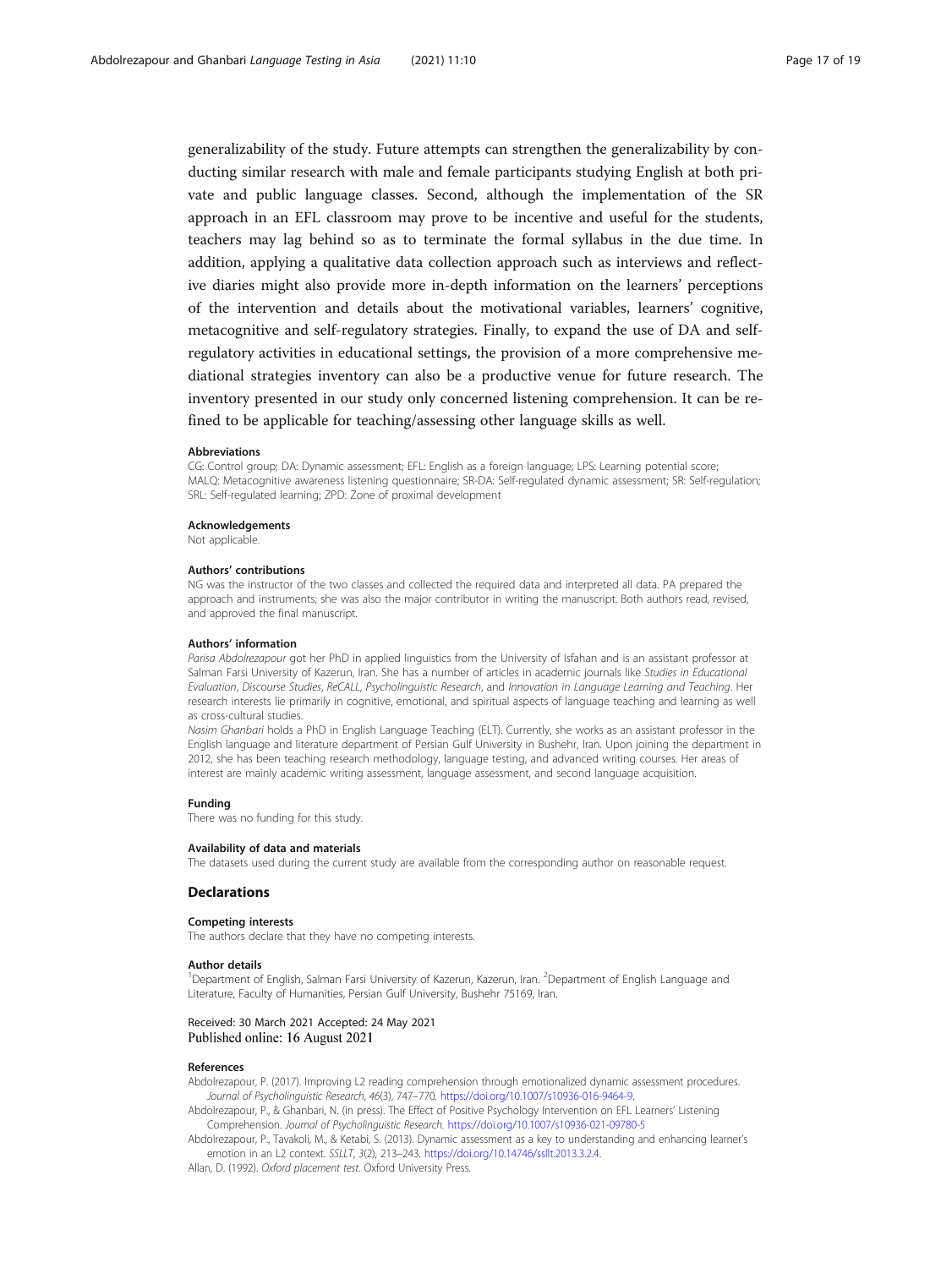<span id="page-17-0"></span>Asher, J. J. (1969). The total physical response approach to second language learning. The Modem Language Journal, 56, 133-139. Bai, B. (2015). An intervention study of writing strategies in Singapore primary schools. System, 53, 96–106. [https://doi.org/10.1](https://doi.org/10.1016/j.system.2015.05.009) [016/j.system.2015.05.009.](https://doi.org/10.1016/j.system.2015.05.009)

- Bai, B., & Guo, W. (in press). Motivation and self-regulated strategy use: Relationships to primary school students' English writing in Hong Kong. Language Teaching Research, 25(3), 378–399.
- Bai, B., & Wang, J. (in press). The role of growth mindset, self-efficacy and intrinsic value in self-regulated learning and English language learning achievements. Language Teaching Research, 1–22. <https://doi.org/10.1177/1362168820933190>
- Bandura, A. (1994). Self-efficacy. In V. S. Ramachaudran (Ed.), Encyclopedia of human behavior, (pp. 71-81). Academic. Banyard, V., Hamby, S., & Grych, J. (2017). Health effects of adverse childhood events: Identifying promising protective factors
- at the intersection of mental and physical well-being. Child Abuse & Neglect, 65, 88–98. [https://doi.org/10.1016/j.chiabu.2](https://doi.org/10.1016/j.chiabu.2017.01.011) [017.01.011](https://doi.org/10.1016/j.chiabu.2017.01.011).
- Borkowski, J. G., Carothers, S. S., Howard, K., Schatz, J., & Farris, J. R. (2007). Intellectual assessment and intellectual disability. In J. W. Jacobson, J. A. Mulick, J. Rojahn, J. W. Jacobson, J. A. Mulick, & J. Rojahn (Eds.), Handbook of intellectual and developmental disabilities, (pp. 261–277). Springer. [https://doi.org/10.1007/0-387-32931-5\\_14](https://doi.org/10.1007/0-387-32931-5_14).
- Brown, A. L., Campione, J. C., Reeve, R. A., Ferrara, R. A., & Palincsar, A. S. (1991). Interactive learning and individual understanding: The case of reading and mathematics. In L. T. Landsmann (Ed.), Culture, schooling and psychological development, (pp. 136–170). Lawrence Erlbaum Associates, Inc..
- Brown, A. L., & Ferrara, R. A. (1985). Diagnosing zones of proximal development. In J. V. Wertsch (Ed.), Culture, communication, and cognition. Cambridge University Press.
- Bub, K. L., Robinson, L. E., & Curtis, D. S. (2016). Longitudinal associations between self-regulation and health across childhood and adolescence. Health Psychology, 35(11), 1235–1245. [https://doi.org/10.1037/hea0000401.](https://doi.org/10.1037/hea0000401)
- Budoff, M., & Friedman, M. (1964). 'Learning potential' as an assessment approach to the adolescent mentally retarded. Journal of Consulting Psychology, 28(5), 434–439. <https://doi.org/10.1037/h0040631>.
- Chien, C. W. (2019). Taiwanese EFL undergraduates' self-regulated learning with and without technology. Innovation in Language Learning and Teaching, 13(1), 1–16. <https://doi.org/10.1080/17501229.2016.1264076>.
- Cioffi, G., & Carney, J. (1983). Dynamic assessment of reading disabilities. The Reading Teacher, 36, 764–768.
- Deci, E. L., & Ryan, R. M. (2000). The 'what' and 'why' of goal pursuits: Human needs and the self-determination of behavior. Psychological Inquiry, 11(4), 227–268. [https://doi.org/10.1207/S15327965PLI1104\\_01](https://doi.org/10.1207/S15327965PLI1104_01).
- Field, J. (2008). Listening in the language classroom. Cambridge University Press.
- Field, J. (2013). Cognitive validity. In A. Geranpayeh, & L. Taylor (Eds.), Examining listening: Research and practice in assessing second language listening, Studies in Language Testing 35 (). Cambridge University Press.
- Haerazo, J. D., Davin, K. J., & Sagre, A. (2019). L2 dynamic assessment: An activity theory perspective. The Modern Language Journal, 103(2), 443–458. <https://doi.org/10.1111/modl.12559>.
- Hidri, S. (2014). Developing and evaluating a dynamic assessment of listening comprehension in an EFL context. Language Testing in Asia, 4(4), 2–19.
- Jackson, C. R. (2018). Validating and adapting the Motivated Strategies for Learning Questionnaire (MSLQ) for STEM courses at an HBCU. AERA Open, 4(4), 1–16.
- Kazemi, A., Bagheri, M. S., & Rassaei, E. (2020). Dynamic assessment in English classrooms: Fostering learners' reading comprehension and motivation. Cogent Psychology, 7(1), 1788912. [https://doi.org/10.1080/23311908.2020.1788912.](https://doi.org/10.1080/23311908.2020.1788912)
- Kletzien, S. B., & Bednar, M. R. (1990). Dynamic assessment for at-risk readers. Journal of Reading, 33, 528–533.
- Kolovelonis, A., & Goudas, M. (2013). The development of self-regulated learning of motor and sport skills in physical education: A review. Hellenic Journal of Psychology, 10, 193–210.
- Kozulin, A., & Garb, E. (2002). Dynamic assessment of EFL text comprehension of at-risk students. School Psychology International, 23(1), 112–127. <https://doi.org/10.1177/0143034302023001733>.
- Lantolf, J. P., & Poehner, M. E. (2004). Dynamic assessment of L2 development: Bringing the past into the future. Journal of Applied Linguistics, 1(2), 49–72. <https://doi.org/10.1558/japl.1.1.49.55872>.
- Lantolf, J. P., & Thorne, S. (2006). Sociocultural theory and the genesis of second language development. Oxford University Press. McClelland, M. M., Acock, A. C., Piccinin, A., Rhea, S. A., & Stallings, M. C. (2013). Relations between preschool attention span-
- persistence and age 25 educational outcomes. Early Childhood Research Quarterly, 28(2), 314–324. [https://doi.org/10.1016/](https://doi.org/10.1016/j.ecresq.2012.07.008) i.ecresa.2012.07.008.
- Mills, N., Pajares, F., & Herron, C. (2006). A re-evaluation of the role of anxiety: Self-efficacy, anxiety, and their relation to reading and listening proficiency. Foreign Language Annals, 39(2), 276-295. <https://doi.org/10.1111/j.1944-9720.2006.tb02266.x>.
- Murphy, J. M. (1985). An investigation into the listening strategies of ESL college students. ERIC document Reproduction Service No. ED 278 275.
- Murray, D. W., Rosanbalm, K., & Christopoulos, C. (2016). Self-Regulation and toxic stress report 3: A comprehensive review of selfregulation interventions from birth through young adulthood. OPRE Report # 2016-34. Office of Planning, Research and Evaluation, Administration for Children and Families, U.S. Department of Health and Human Services Retrieved from [https://www.acf.hhs.gov/sites/default/files/opre/acf\\_report\\_3\\_approved\\_fromword\\_b508.pdf.](https://www.acf.hhs.gov/sites/default/files/opre/acf_report_3_approved_fromword_b508.pdf)
- Nakata, Y. (2016). Promoting self-regulation through collaborative work: Insights from a multiple case study of foreign language learners. EUROSLA Yearbook, 16, 59–84. [https://doi.org/10.1075/eurosla.16.03nak.](https://doi.org/10.1075/eurosla.16.03nak)
- Noels, K. A., Vargas Lascano, D. I., & Saumure, K. (2019). The development of self-determination across the language course. Studies in Second Language Acquisition, 41(04), 821–851. <https://doi.org/10.1017/S0272263118000189>.
- O'Malley, J. M., & Chamot, A. U. (1990). Learning strategies in second language acquisition. Cambridge University Press. [https://](https://doi.org/10.1017/CBO9781139524490) [doi.org/10.1017/CBO9781139524490.](https://doi.org/10.1017/CBO9781139524490)
- Pahigiannis, K., & Glos, M. (2020). Peer influences in self-regulation development and interventions in early childhood. Early Child Development and Care, 190(7), 1053–1064. <https://doi.org/10.1080/03004430.2018.1513923>.
- Park, S., & Kim, N. H. (in press). University students' self-regulation, engagement and performance in flipped learning. European Jo(urnal of Training and Development. <https://doi.org/10.1108/EJTD-08-2020-0129>
- Pintrich, P., Smith, D., Garcia, T., & McKeachie, W. (1993). Reliability and predictive validity of the Motivated Strategies for Learning Questionnaire (MSLQ). Educational and Psychological Measurement, 53, 167–199.